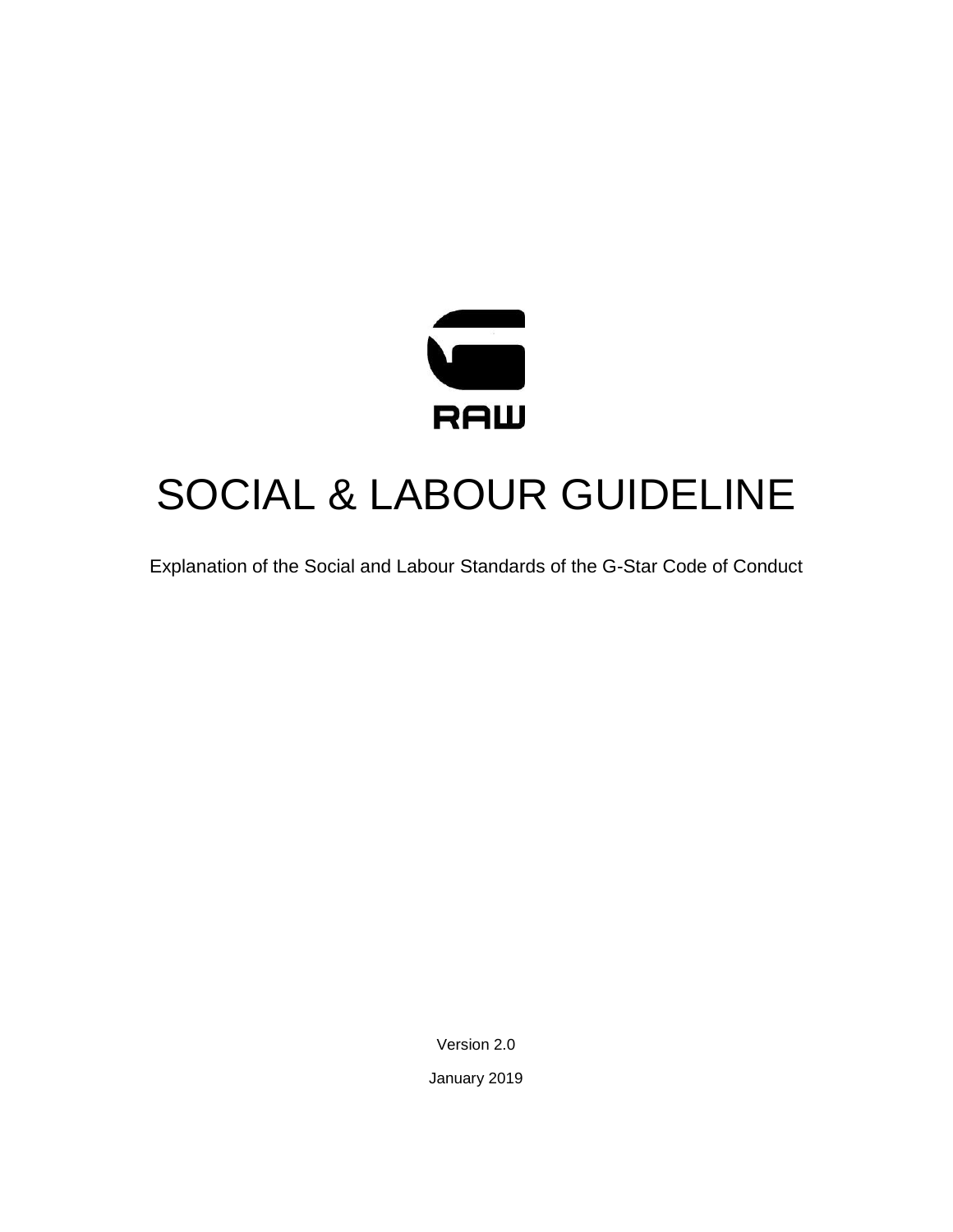

# **Contents**

|    | $\int_0^{\infty} \frac{1}{2} \int_0^{\infty} \frac{1}{2} \int_0^{\infty} \frac{1}{2} \int_0^{\infty} \frac{1}{2} \int_0^{\infty} \frac{1}{2} \int_0^{\infty} \frac{1}{2} \int_0^{\infty} \frac{1}{2} \int_0^{\infty} \frac{1}{2} \int_0^{\infty} \frac{1}{2} \int_0^{\infty} \frac{1}{2} \int_0^{\infty} \frac{1}{2} \int_0^{\infty} \frac{1}{2} \int_0^{\infty} \frac{1}{2} \int_0^{\infty} \frac{$ |  |  |  |  |  |
|----|------------------------------------------------------------------------------------------------------------------------------------------------------------------------------------------------------------------------------------------------------------------------------------------------------------------------------------------------------------------------------------------------------|--|--|--|--|--|
| 1. |                                                                                                                                                                                                                                                                                                                                                                                                      |  |  |  |  |  |
| 2. |                                                                                                                                                                                                                                                                                                                                                                                                      |  |  |  |  |  |
| 3. |                                                                                                                                                                                                                                                                                                                                                                                                      |  |  |  |  |  |
| 4. |                                                                                                                                                                                                                                                                                                                                                                                                      |  |  |  |  |  |
| 5. |                                                                                                                                                                                                                                                                                                                                                                                                      |  |  |  |  |  |
| 6. |                                                                                                                                                                                                                                                                                                                                                                                                      |  |  |  |  |  |
| 7. |                                                                                                                                                                                                                                                                                                                                                                                                      |  |  |  |  |  |
| 8. |                                                                                                                                                                                                                                                                                                                                                                                                      |  |  |  |  |  |
| 9. |                                                                                                                                                                                                                                                                                                                                                                                                      |  |  |  |  |  |
|    |                                                                                                                                                                                                                                                                                                                                                                                                      |  |  |  |  |  |
|    |                                                                                                                                                                                                                                                                                                                                                                                                      |  |  |  |  |  |
|    |                                                                                                                                                                                                                                                                                                                                                                                                      |  |  |  |  |  |

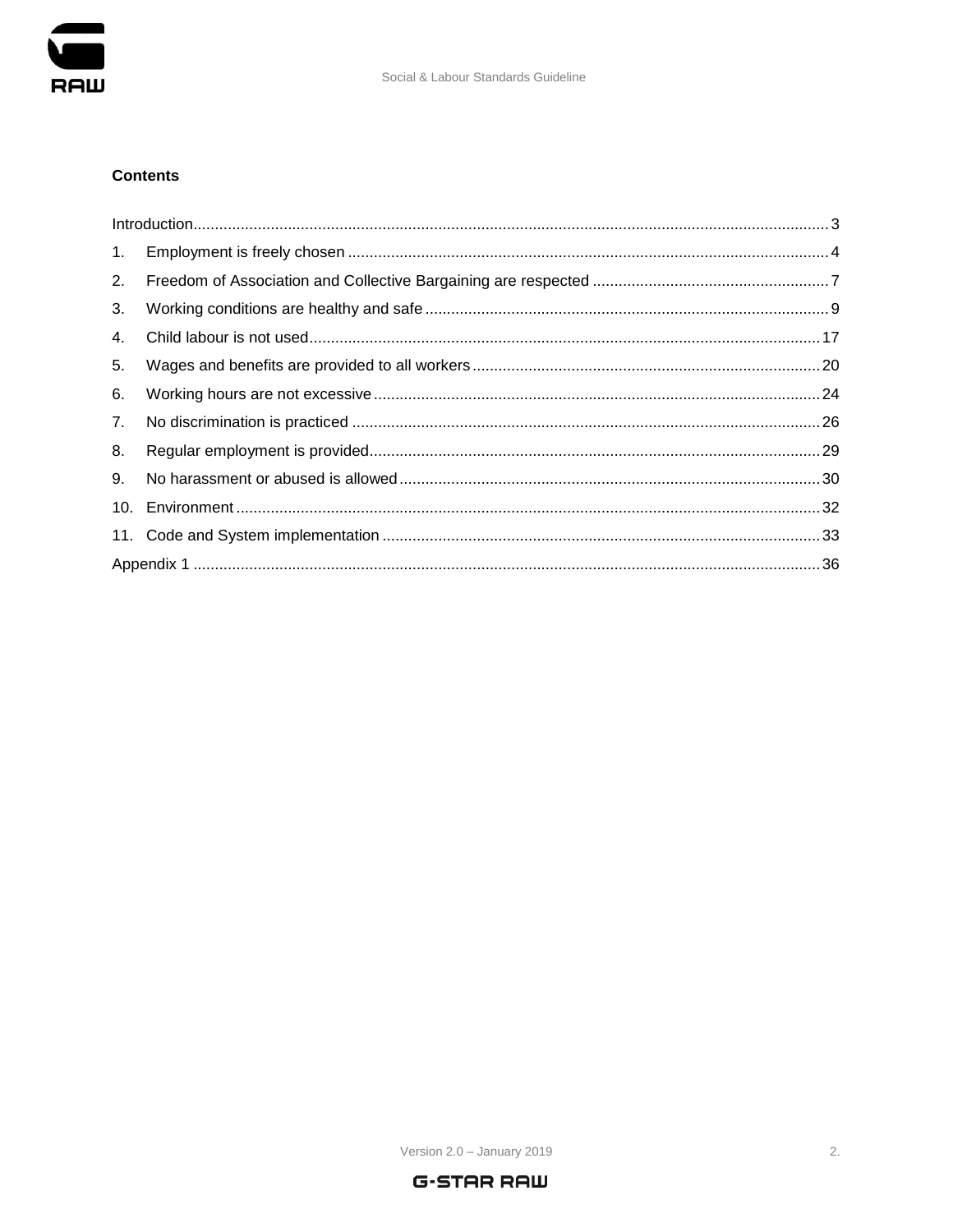

# <span id="page-2-0"></span>**Introduction**

G-Star creates products that are unique but recognisable for their consistent G-Star signature look. As G-Star does not own or operate any factories, we work together with skilful suppliers that share our passion to make high quality products.

We want to build an open and long-term relationship with suppliers in order to ensure continuity of the quality, look and on-time delivery of our collections. Next to that, we feel responsible to positively contribute to the working conditions of the people making our products.

We developed the G-Star Supplier Code of Conduct to make sure that all G-Star products are made under fair and safe circumstances. This Code of Conduct outlines the minimum social and environmental standards we expect each factory to meet and gives guidelines hereto. The Code is based on the UN Universal Declaration of Human Rights, the International Labour Organization (ILO) Core Conventions, the Ethical Trading Initiative (ETI) Base Code, the SMETA Environmental Criteria and ISO 14000.

To verify whether, you as a supplier, comply with our Code of Conduct, G-Star set up a compliance process using a combination of tools. As part of this process all our direct suppliers are monitored on a regular basis. Furthermore, the G-Star Corporate Responsibility team is closely working with factories to improve their compliance status.

#### **Purpose of this document**

*The Social and Labour Guideline intended for G-Star suppliers gives an elaborate explanation of the Social Standards of the G-Star Code of Conduct and its definitions, regulations and requirements.*

Each article of the Code of Conduct is explained in detail and provided with background information, along with the expectations for remediation which can serve as guidance in developing a remediation plan that is effective and durable.

This guideline will support suppliers to understand how to reach full compliancy to the G-Star Code of Conduct, but will also help in developing and establishing clear policies, procedures, and strengthen interaction to build an own Corporate Responsibility (CR) management system in the factory. Implementing these practices will improve the operational efficiency, reduce the occurrence of accidents, reduce the loss of workers and rework rate, and achieve efficient production.

*This guideline does not replace any country specific labour law and regulations. It is the responsibility of the individual supplier to ensure to meet all legal requirements.*

 $Version 2.0 - January 2019$  3.

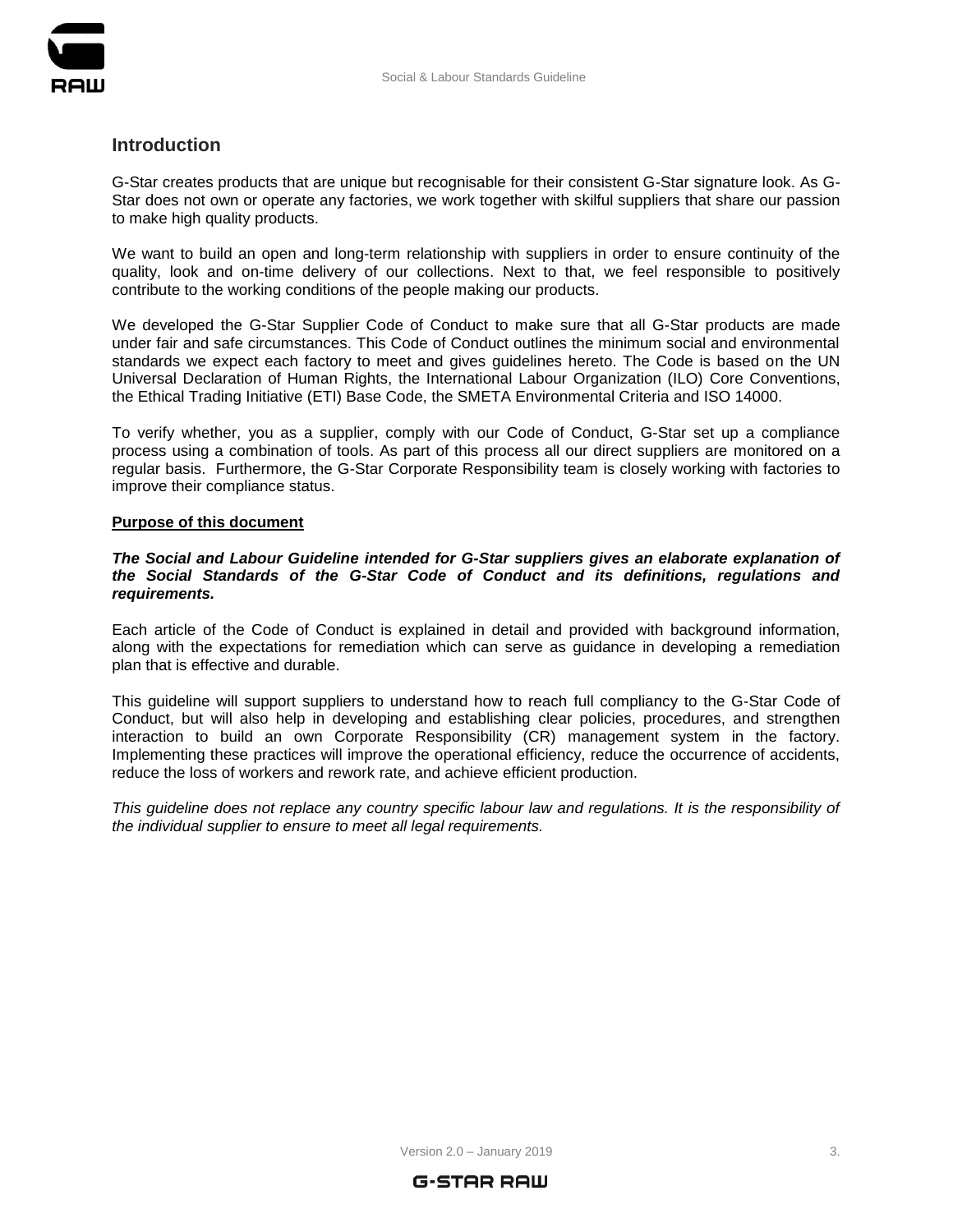

# <span id="page-3-0"></span>**1. Employment is freely chosen**

# **G-Star Code of Conduct**

- 1.1 There are commonly 3 forms of forced labour:
	- Prison Labour refers to the work performed by prisoners that is part of their sentence and usually not compensated.
	- Indentured Labour refers to the work performed by a worker who is bound to an employer for a certain period of time through a contract.
	- Bonded Labour refers to an illegal practice in which employers give high-interest loans to workers who then have to work at low wages to pay off their debt.

G-Star does not tolerate the use of any form of forced labour.

- 1.2 Workers are not required to lodge any type of deposits or hand over government-issued identification, passports or work permits as a condition of employment.
- 1.3 Workers must be free to leave the factory at all times and the freedom of movement of those who live in employer controlled residences are not restricted.

# **OECD due diligence guidance**

[Module 3. Forced Labour \(page 122\)](https://mneguidelines.oecd.org/OECD-Due-Diligence-Guidance-Garment-Footwear.pdf)

# **Explanation**

The ILO definition of forced labour is given in its original Convention on the subject, No. 29. Forced labour is defined for the purposes of international law as "all work or service which is exacted from any person under the menace of any penalty and for which the said person has not offered himself voluntarily." Convention No. 105 complements the first one by specifying five circumstances under which forced labour may not be imposed, even by a court of law:

- as a means of political coercion or education, or as a punishment for holding or expressing political views or views ideologically opposed to the established political, social or economic system;
- as a method of mobilizing and using labour for purposes of economic development;
- as a means of labour discipline:
- as a punishment for having participated in strikes;
- as a means of racial, social, national or religious discrimination.
- No prison labour:
	- $\circ$  The supplier shall not use prison labour or send out the work to prisons where work is forced and not compensated. This includes any materials, goods or services that are purchased for the manufacturer of products.
- No bonded labour or indentured labour:
	- o The supplier shall not involve in any recruitment or employment of bonded labour or indentured labour;
	- o The supplier shall not use deduction through workers' remuneration to repay debts;
	- $\circ$  The supplier shall not detain any original identity document of the worker, for example, passport, ID card, birth certificate or certificate of military personnel;
	- o All payroll deductions shall comply with local labour regulations;
	- $\circ$  All wages and benefits shall be paid directly to the workers and not to any other person;
	- $\circ$  No fee of any kind shall be imposed by the supplier on anyone applying for employment at the supplier.

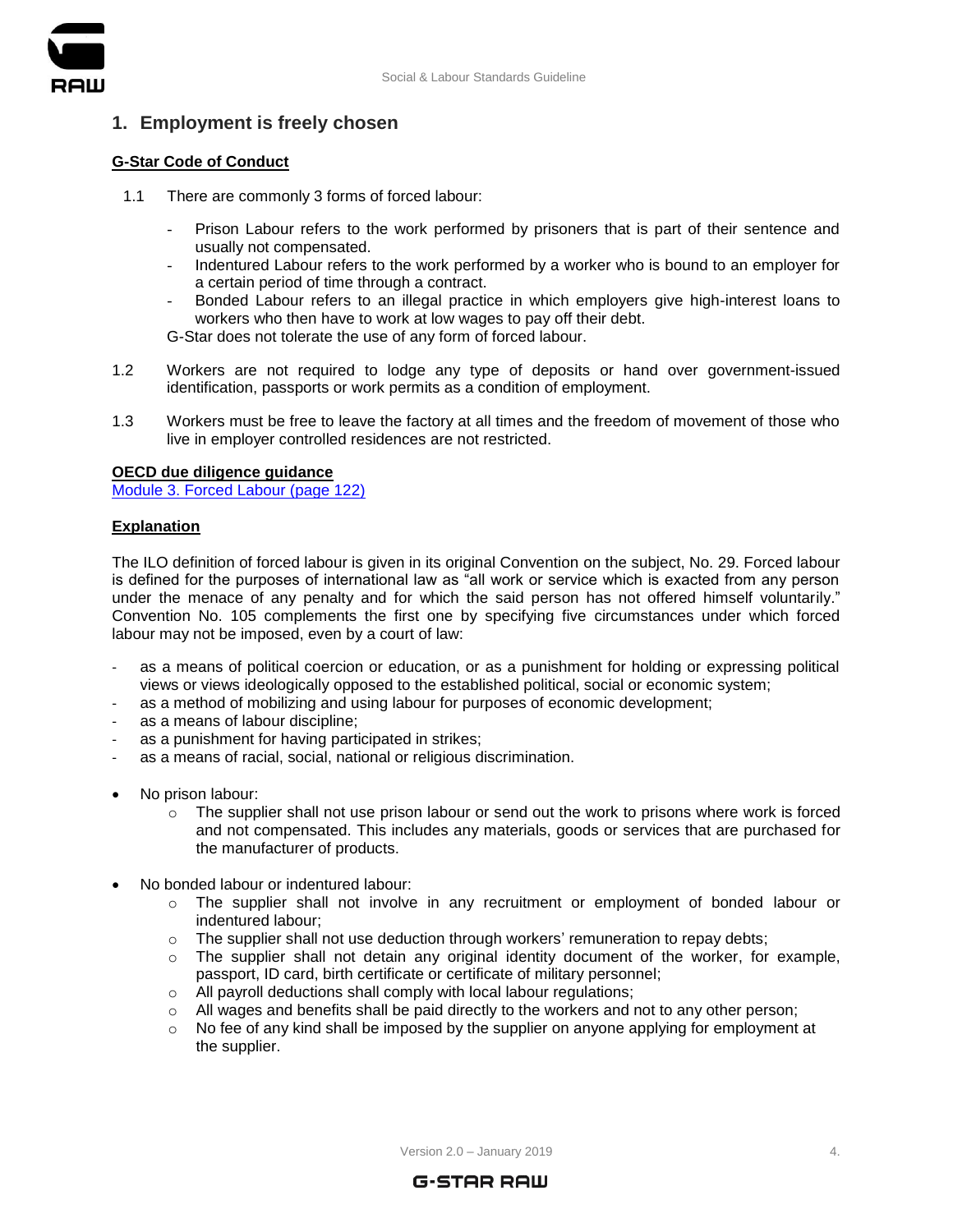

- Ensure freedom of movement:
	- $\circ$  The supplier shall ensure that workers are able to leave the factory during rest or after work;
	- $\circ$  The supplier shall not, in any way, restrict the access to religious places, use of the toilet or access to drinking water;
	- $\circ$  The supplier shall not allow any threats or restrictions on the activities of the workers, and shall not allow the security guards to be equipped with weapons in the factory;
	- $\circ$  The supplier shall allow the worker to leave the plant in a reasonable condition, for example, to leave the factory for the urgent matters of an individual or family, without fear of disciplinary action, discrimination or termination of the contract;
	- $\circ$  The supplier shall not oblige the worker to live in a dormitory;
	- $\circ$  The supplier shall allow the worker to terminate their employment after reasonable notice.

# Labour contract:

- Workers shall be provided with a copy of the written contracts, in language that they can understand;
- The employment contract should clearly state the terms and conditions of employment, including the worker's rights with regard to payment of wages, overtime, retention of identity documents, and other issues related to preventing forced labour. The labour contract must be renewed on time (if applicable).

An employment contract should include:

- Description of the job, place of employment and duration of contract;
- Basic monthly salary, including benefits and allowances, as well as rates of overtime pay;
- Non-cash compensation and benefits, including free food and accommodation;
- Regular working hours, rest days and holidays;
- Maternity leave;
- Transportation to the country/place of employment and return, including repatriation;
- Employment injury and sickness compensation, emergency medical, and dental care;
- Social security rights and obligations;
- Grounds for termination of the contract;
- Probation period (conform to applicable labour regulations);
- Dispute settlement provisions;
- Measures to remove forced labourers if they are found, providing adequate services and assistance to the workers in the transition out of forced labour;
- Prohibition of the lodging of financial deposits with the company.

#### Financial loans

If financial loans to workers are provided by the supplier, the supplier needs to be makes sure that:

- The terms of the loan are made clear to the workers before they agree to the loan;
- The terms of the loan are written down and provided to the worker in the local language. This includes a transparent system for repaying the loan. Details should include sum loaned, interest rate, monthly repayments and number of payments;
- The terms of the loan do not tie the worker to employment;
- The repayments are reasonable in proportion to their total wage;

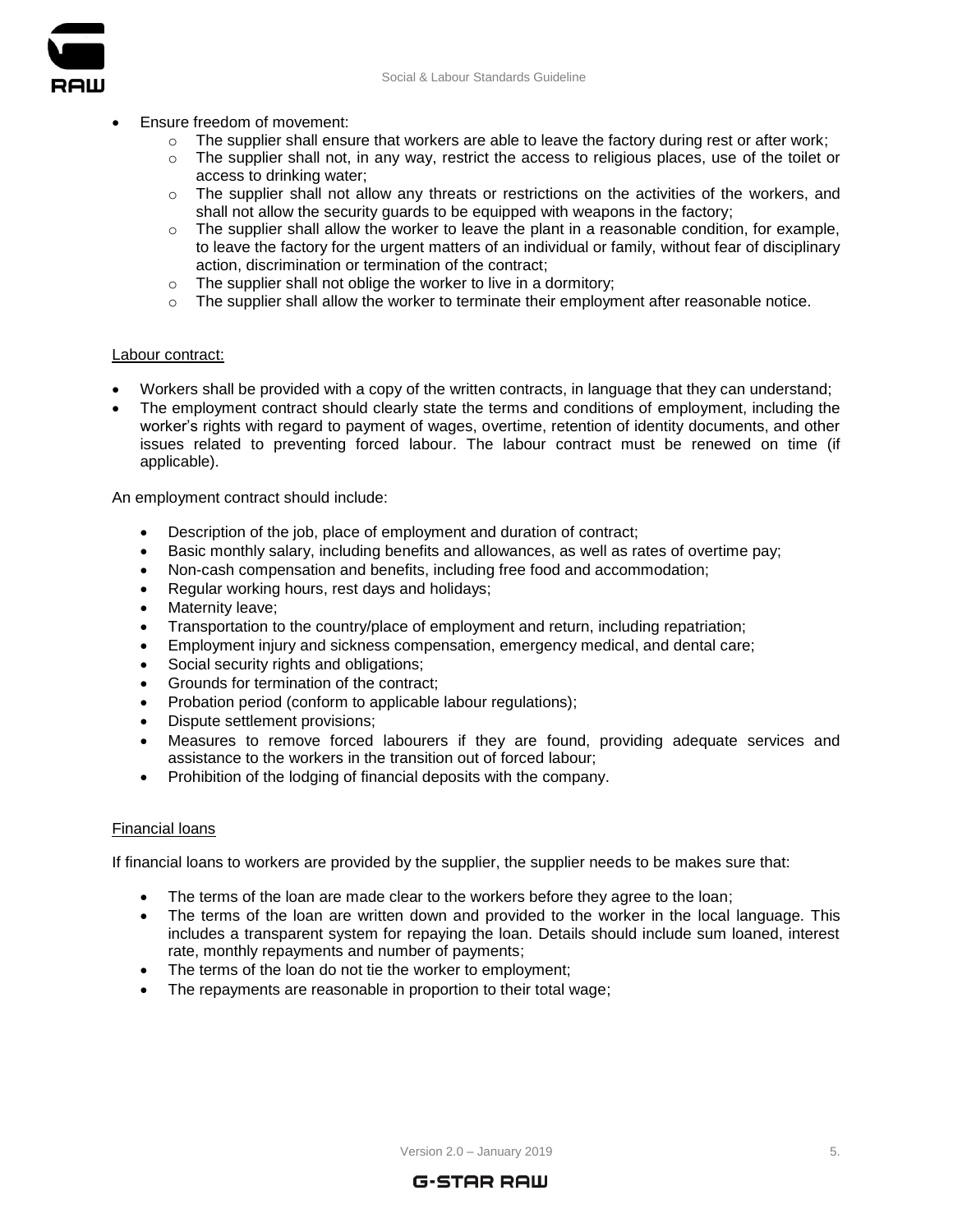

#### Migrant workers policy

- The supplier shall have a procedure to ensure compliance with legal standards with regards to employment of migrant workers, from recruitment, hiring, wages, benefits, working environment, manpower development and termination procedures;
- Holding of travel documents such as passport or visa is strictly prohibited. The supplier is responsible to provide secure facilities for workers to be able to store such documents;
- In case it is required by local governments that passports are kept by the employer or a local authority, documents should be accessible to the workers within 24 hours of request;
- When migrant workers are hired, the supplier should make sure that the agency does not require workers to pay unreasonable costs, such as recruitment fees, medical examinations, travels or fees;
- In case fees are required by recruitment agencies or local governments, the worker should be aware and informed regarding the required fees before employment. In case deductions are made from the wages, the workers should agree in writing in advance. G-Star advices that the requirement agency costs shall be borne by the suppliers or should at least guarantee that minimum wage is paid;
- Labour contract, polices, training materials and other instructions shall be available in the native language of the workers. The supplier shall make sure that a member of the staff in a management position (e.g. HR manager or Compliance manager) can communicate in the native language with the migrant workers;
- Migrant workers shall be treated equally and fair as local workers without discrimination at the workplace;
- Migrant workers shall not be forced to live in the factory dormitories. Outside of working hours, all migrant workers are allowed secure and free exercise of movement between the area of accommodation and the workplace.



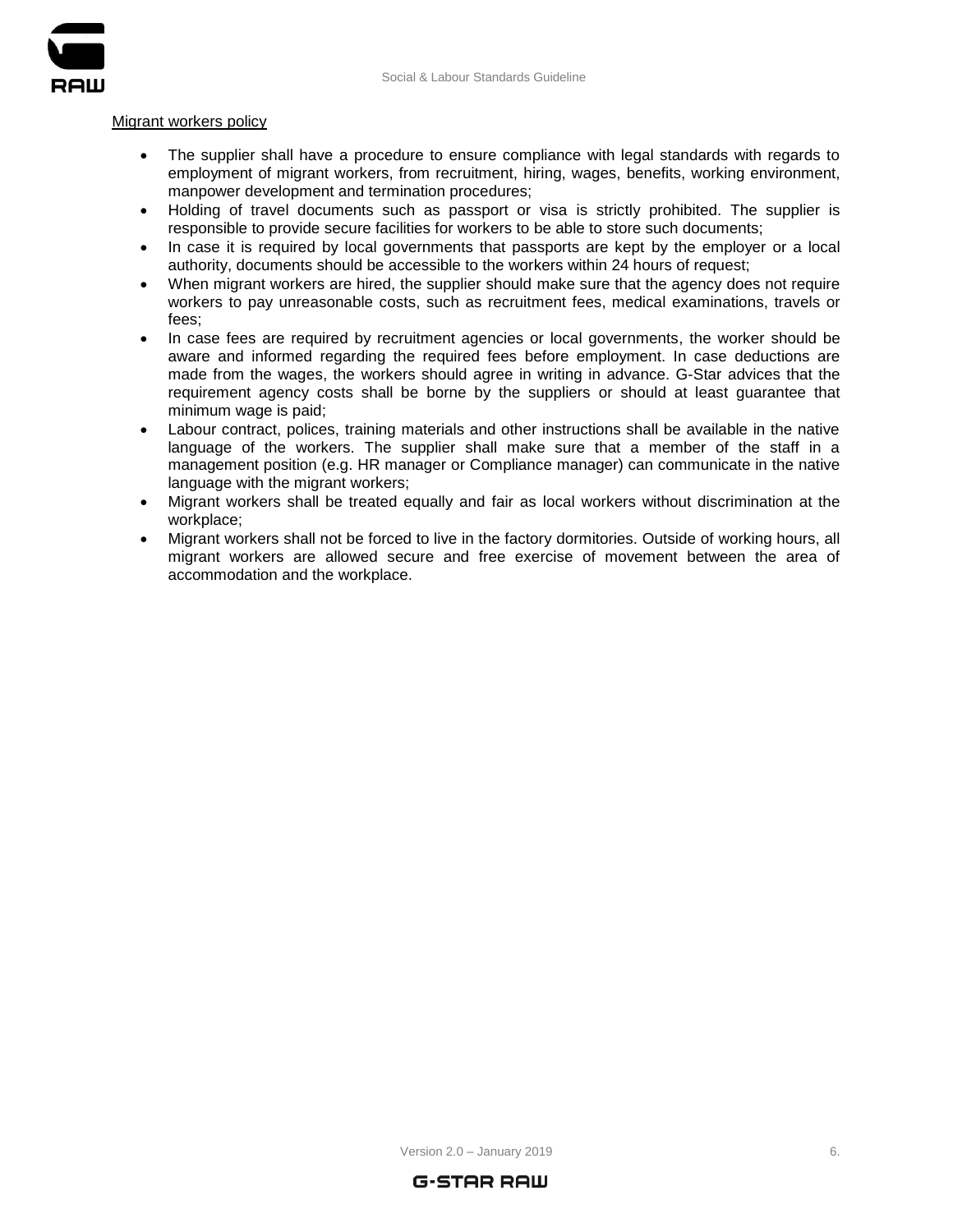

# <span id="page-6-0"></span>**2. Freedom of Association and Collective Bargaining are respected**

# **G-Star Code of Conduct**

- 2.1 In order for workers to be able to voice their comments/concerns, suppliers should encourage open communication between workers and management, while respecting the right of workers to associate, organise and bargain collectively.
- 2.2 Suppliers must not threaten, penalize, restrict or interfere with workers' lawful efforts to join associations.
- 2.3 Workers representatives should not be discriminated against and should be able to carry out their representative functions in the workplace.
- 2.4 Where the right of freedom of association and collective bargaining is restricted under law, the employer facilitates, and does not hinder, the development of parallel means for independent and free association and bargaining.

#### **OECD due diligence guidance**

[Module 6. Trade Unions and collective bargaining \(page 143\)](https://mneguidelines.oecd.org/OECD-Due-Diligence-Guidance-Garment-Footwear.pdf)

# **Explanation**

Relevant references:

- 1948 ILO Convention 87: Freedom of Association and Protection of the Right to Organize
- 1949 ILO Convention 98: Right to Organize and Collective Bargaining Convention

#### Freedom of association

Freedom of association is a fundamental human right, rooted in the ILO Constitution and one of the core labour standards defined in the ILO Declaration on Fundamental Principles and Rights at Work. The decision to associate or not must be made freely without any external pressure or interference.

#### Collective Bargaining:

The ILO defines collective bargaining as voluntary negotiation between employers or employers' organizations and workers' organizations, with a view to the regulation of terms and conditions of employment by means of collective agreements.

A Collective Bargaining Agreement (CBA) is applied uniformly to the entire workforce and subject to a periodic process of renewal according to the terms under the same agreement itself. The CBA must be in compliance with the minimums set by law, and any terms that are found to be below the requirements set by law may potentially invalidate the CBA.

G-Star considers that strong and independent workers' and employers' organizations, and the effective recognition of their right to engage in collective bargaining, are major tools for labour market governance and form the basis for social justice, equity and economic development.

Suppliers should respect the following points below, which explains points 2.1 till 2.4 from the G-Star Code of Conduct in more detail.

- Workers should not be discriminated against for belonging to a trade union;
- If the law restricts the right for a worker to associate freely, workers nonetheless have the right to collectively express their concerns and have a dialogue with the management at the enterprise level which is at the same time consistent with national law;
- Suppliers should not use intimidation, unreasonable searches, or police or military force to obstruct workers' right to freedom of association;

Version 2.0 – January 2019 **7.** The same of the same of the same of the same of the same of the same of the same of the same of the same of the same of the same of the same of the same of the same of the same of the same o

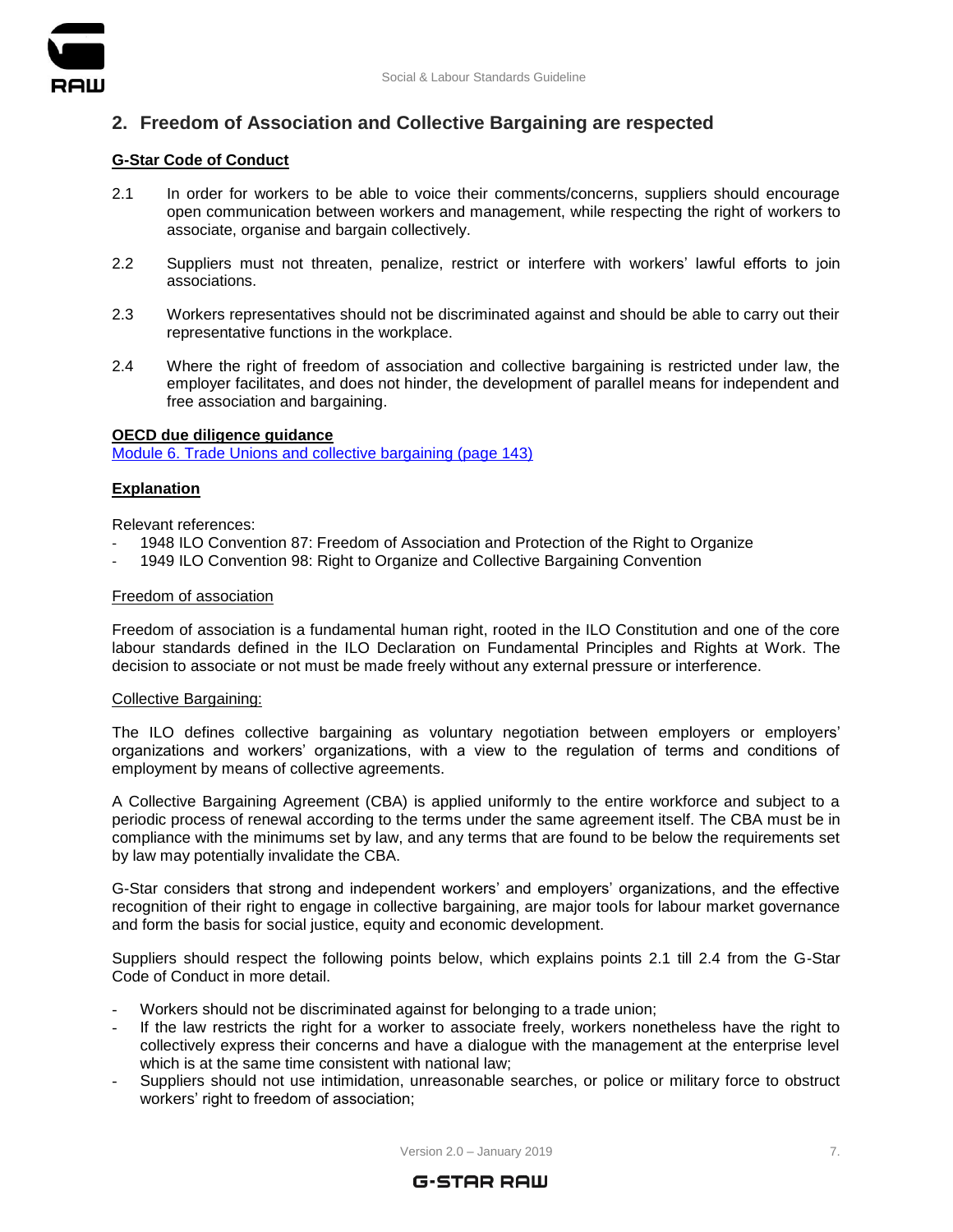

- Workers' organizations have the right to conduct their activities without employer interference, and this includes the right for workers to conduct meetings without the presence of management;
- Workers are free to meet and discuss workplace issues during breaks at work and before and after work;
- Workers are free to choose who they communicate their concerns to:
- Workers have the right to freely choose representatives to organize workers. Management shall not interfere in anyway in the election process of worker representatives;
- Workers can personally, or through workers' representatives, engage in dialogue with management, inspect working conditions and carry out other organizing activities that do not disrupt factory management;
- Suppliers should not prohibit or impede company unions from affiliating with sectorial, regional, national, or international unions or federations.

#### Workers Committee

- When a supplier has 50 or more workers the factory shall have a workers committee. The committee shall include representatives of the supplier and the workers.
- The workers representatives need to be appointed on the basis of nomination given by the trade union. In case there is no trade union in place, the representatives of the workers shall be chosen by nomination amongst the workers.
- The workers committee shall meet at least once every two months to discuss and exchange views.
- The agenda and the minutes of the workers committee meetings should be kept and stored.
- The decisions and outcomes from the workers committee meetings shall be shared with all the workers.
- The supplier and the registered trade union shall take necessary measures to implement the recommendations of the workers committee. If, for any reason the supplier or the registered trade union finds it difficult to implement the recommendations within a given time line, they shall inform the worker committee about it and take the efforts to implement them as early as possible.
- The supplier shall make sure that all the workers committee members are trained and well informed about the local labor rights and benefits.



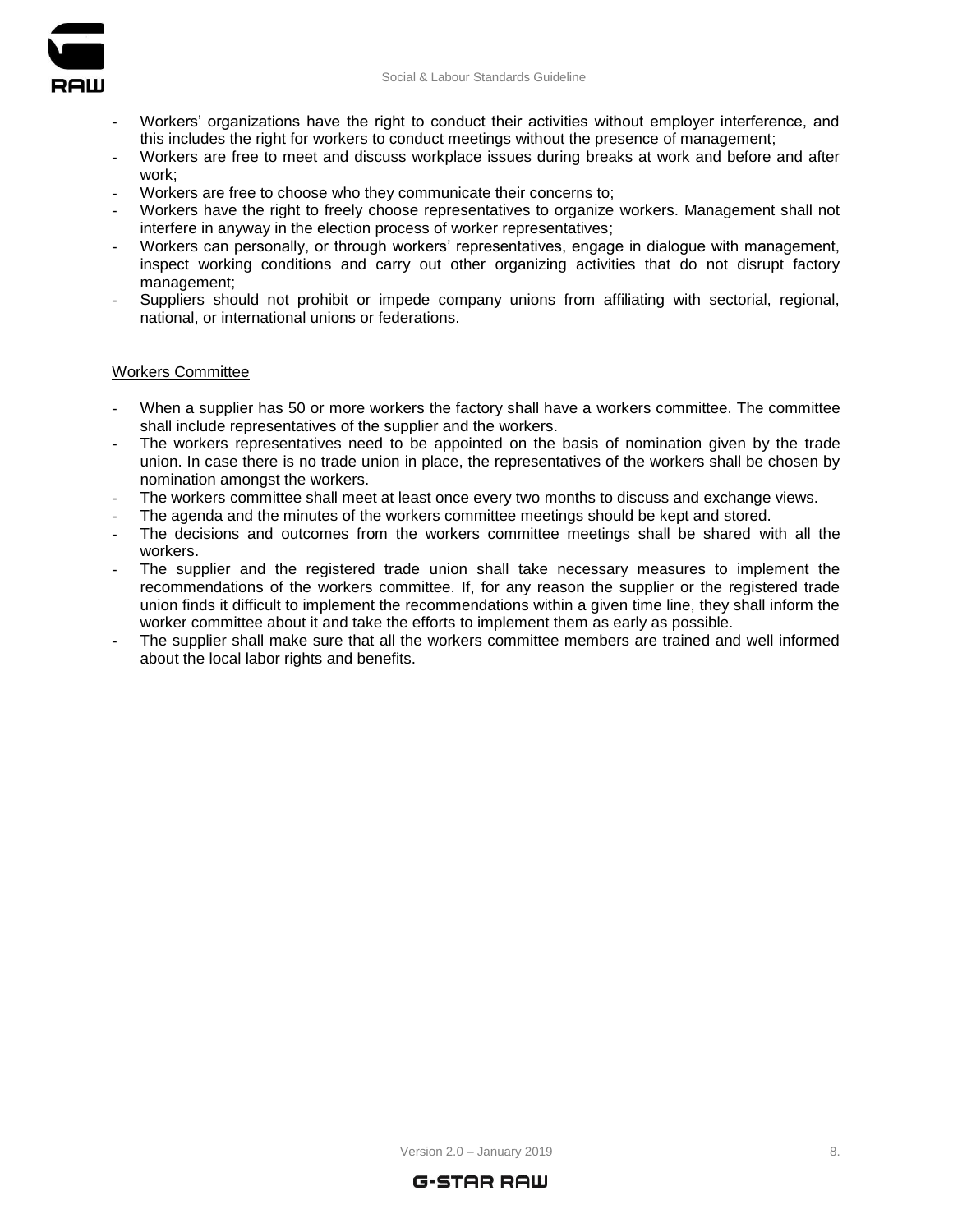

# <span id="page-8-0"></span>**3. Working conditions are healthy and safe**

# **G-Star Code of Conduct**

- 3.1 Suppliers must provide a safe and hygienic working environment to prevent accidents and injury to health arising out of, linked with, or occurring in the course of work or as a result of the operation of suppliers' facilities.
- 3.2 Suppliers will also ensure these same standards apply to any dormitory or canteen facilities.
- 3.3 Access to clean toilet facilities and to potable water, and, if appropriate, sanitary facilities for food storage shall be provided.
- 3.4 Workers shall receive regular and recorded health and safety training, and such training shall be repeated for new or reassigned workers.
- 3.5 Suppliers shall assign responsibility for health and safety to a senior management representative.

# **OECD due diligence guidance**

[Module 5. Occupational health and safety \(page 135\)](https://mneguidelines.oecd.org/OECD-Due-Diligence-Guidance-Garment-Footwear.pdf)

# **Explanation**

# Building Safety

The supplier ensures that all architectural and structural designs are approved by the government or municipal authorities and a qualified structural engineer as required by law. Utilizing a building for purposes not intended in the original design (e.g. residential building) is not allowed unless approved by a qualified engineer and government or municipal authorities.

# Work Environment

*Lighting*

The supplier shall ensure uniform and bright lighting throughout the factory, i.e.: 70 fc (foot candles) (750 lx (lux)) at production line areas, and 20~50 fc (200-500 lx) at office and warehouse areas, and 100 fc (1000 lx) at inspection areas. The light must be measured at the workstation point.

*Noise*

Workers shall not be subjected to noise levels of 85 decibels or more. Hearing protection shall be provided by the supplier and used to reduce noise exposure.

*Temperature*

Factory temperature should be maintained at 18.3°c - 29.5°c (65°~85°F). If workers are necessarily exposed to temperatures below or above this range proper personal protective equipment (PPE) shall be provided by the supplier.

- *Ventilation*
	- o Production facilities that emit hazardous steam, gas or airborne particles shall be isolated; ventilation, filtering and purification systems shall be added as needed;

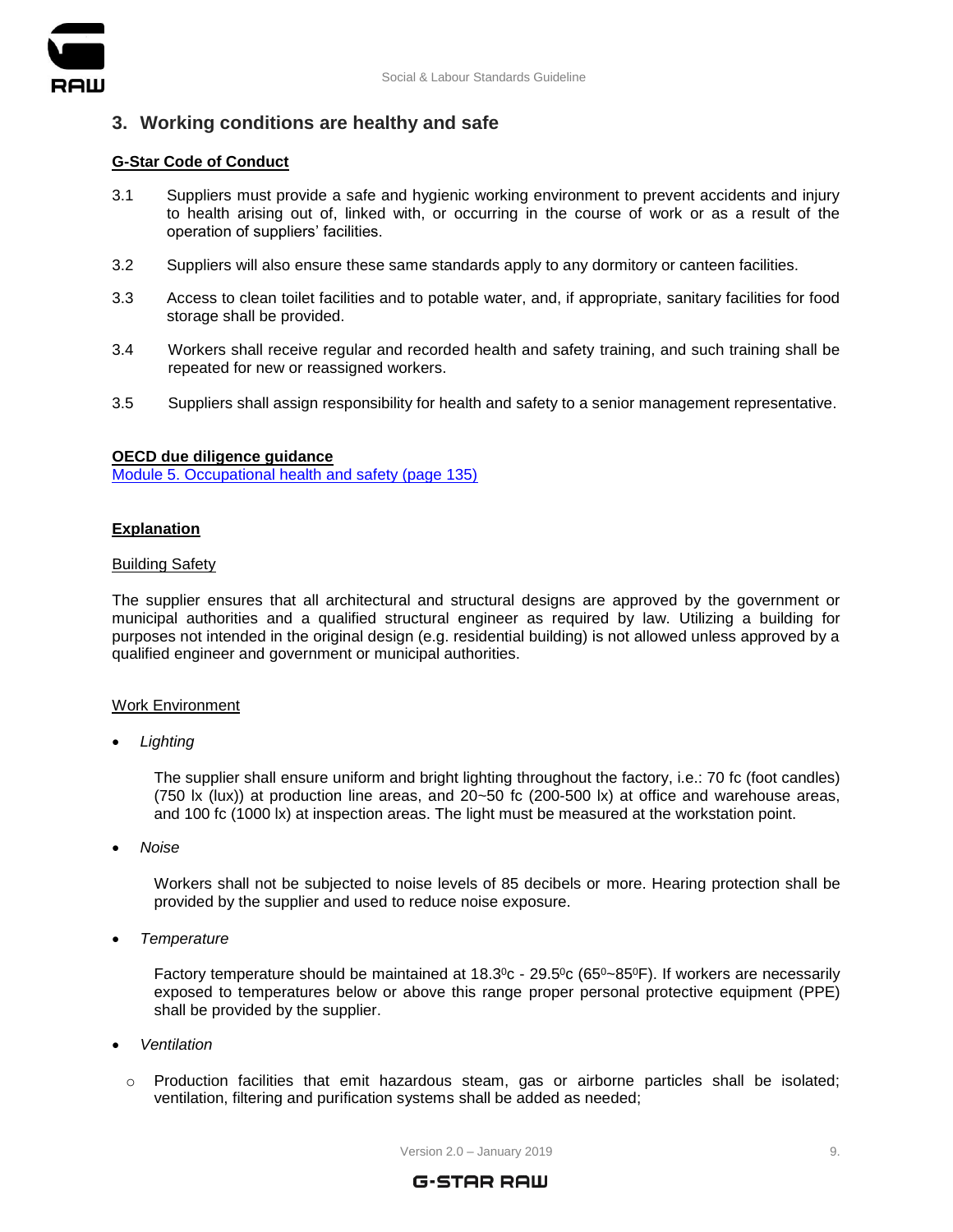



- o Ventilation (e.g., vent hoods) should be provided in areas where heat exhaustion can occur.
- *Monitoring*

The supplier shall monitor the lighting, noise, temperature and ventilation at least on a monthly basis. Documentation of the recordings shall be kept.

- *Handling, transporting & storage of raw materials/finished goods*
	- $\circ$  Lifting devices shall be provided to move heavy things (e.g. pick up large rolls of fabric, transport stacks of cut material, and move boxed goods on pallets);
	- o The area where lifting devices are used shall be clearly marked off, and a caution sign should be displayed in and around the area.
- *Stairway with railings*

All stairways must have proper railings.

- *Warehouse/storage area*
	- o Warehouse/storage areas shall be properly organized;
	- o Storage racks shall be structurally adequate to handle the weight anticipated;
	- o Storage arrangements shall be orderly with even rows and adequate aisles;
	- $\circ$  Combustible raw materials and finished products shall be stored separately in designated areas;
	- o Spark-free lights should be installed in the warehouse.
- *Personal protective equipment (PPE)*
	- $\circ$  The supplier shall provide proper personal protective equipment (PPE) to workers to perform their job safely, e.g., stainless steel mesh gloves (see picture below), earplugs, goggles, waterproof boots, insulated shoes/gloves, cotton/carbon mask, gloves, respirator, eyewear etc.;
	- $\circ$  The supplier shall regularly educate and monitor the proper usage of the PPE.
- *Eyewash*

Eyewash stations shall be placed at strategic points in each area of the production floor and be accessible to all workers.

- *Machine safety device*
	- $\circ$  The supplier shall ensure that 2-hand controlled cutting / punching machines are used;
	- $\circ$  The supplier shall provide proper safety devices on all machines, e.g., pulley guard, needle guard, eye guard, finger guard, etc.;
	- o The supplier shall inspect and maintain machine safety devices.

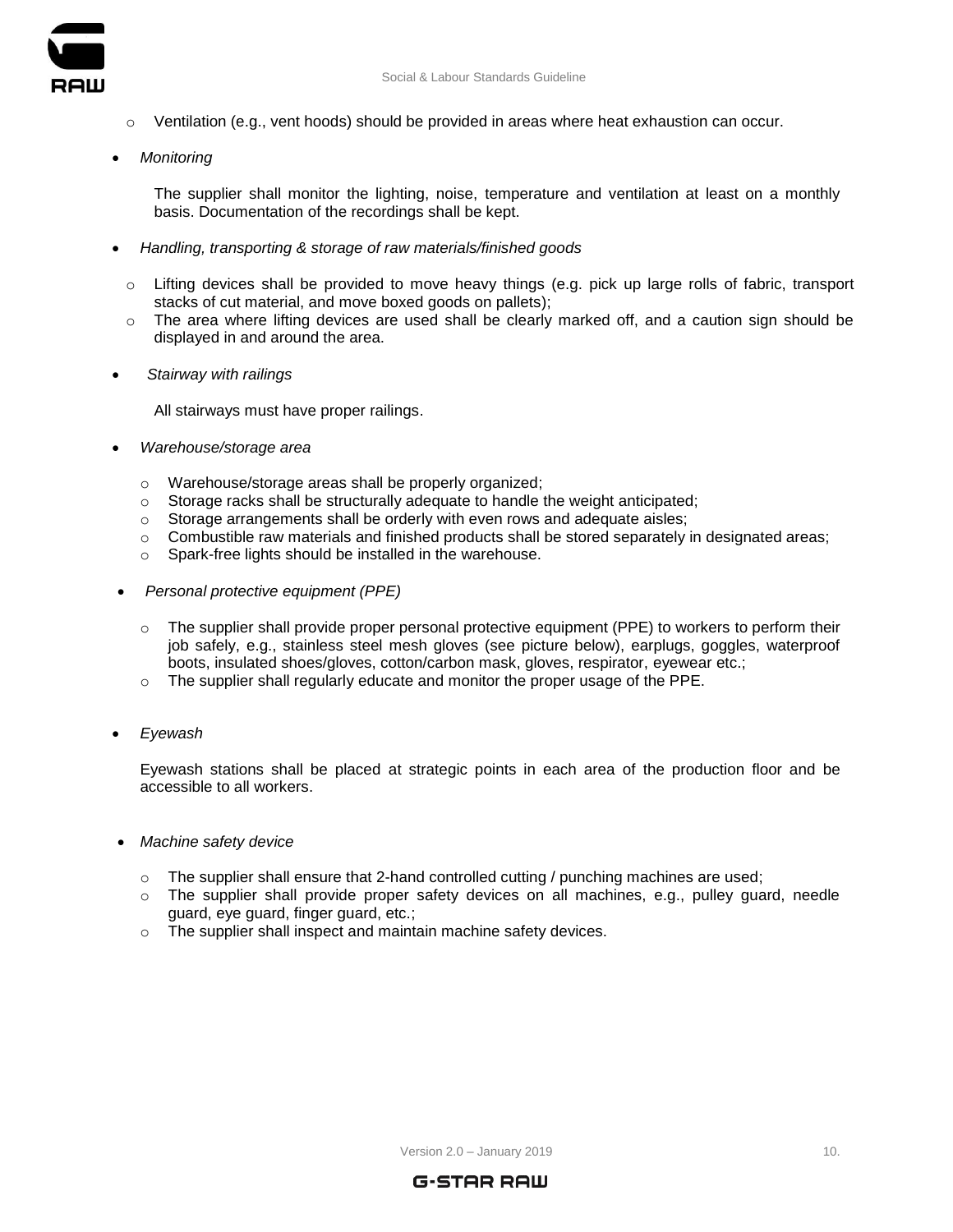

# Fire Safety

- *Fire drills*
	- $\circ$  Fire drills shall be conducted (at least) twice a year in both production facilities, the canteen and dormitory facilities;
	- o All workers should participate in each fire drill;
	- o The supplier shall record (in writing) the fire drill trainings and participation;
	- $\circ$  Training on the proper use of extinguishers as well as an annual refresher training shall be provided to at least 40% of the workforce;
	- $\circ$  Fire drills shall be properly documented with details, e.g. a description of the process, dates, participants, and photos.
- *Fire-fighting equipment*
	- $\circ$  Adequate and appropriate fire-fighting equipment shall be provided in all areas of the factory including the canteen and dormitory;
	- $\circ$  There shall be regular and periodic inspections of fire extinguishers by factory staff; additionally, extinguishers should be serviced by a qualified licensed company on at least an annual basis;
	- $\circ$  Extinguishers shall be located in readily visible and designed areas that are not obstructed;
	- o The area in front of the fire extinguishers shall be clearly marked with a "yellow box" and kept clear of obstruction;
	- $\circ$  Extinguisher operating instructions shall be posted on the device and should be legible and facing outward;
	- $\circ$  Extinguisher seals and tamper indicators shall not be broken or missing and extinguishers shall be fully charged;
	- $\circ$  Extinguishers shall be appropriately sized so that users are able to lift them;
	- $\circ$  Fire extinguishers shall be properly mounted and the top of the extinguisher shall be less than 1.5 meters from the ground in order to be easily accessible;
	- $\circ$  The factory shall have at least 1 extinguisher every 1000 square feet (92.9 square meters);
	- $\circ$  From any location in the factory the worker shall have to travel no more than 75 feet (22.86) meters) to access a fire extinguisher. However, if the fire extinguisher is located in an area subject to Class B fires (flammable or combustible liquids, flammable gases, greases, etc.) the travel distance shall be no more than 50 feet (15.24 meters)
- *Fire alarm*
	- $\circ$  The supplier shall install a fire alarm on each floor of a production, canteen or dormitory building;
	- $\circ$  Fire alarms shall be either manual or automatic. Automatic devices are sprinkler systems, water flow alarms, and smoke/heat detectors. Manual alarms consist of pull stations / boxes that require manual activation;
	- $\circ$  The entire building shall be provided with a fire alarm for occupant notification. This alarm should be distinct from other building alarms, used for fire and evacuation only, audible throughout the entire building, take precedence over all other alarms, and be remotely monitored at a constantly attended location such as local fire and/or police department or alarm company;
	- $\circ$  All alarm devices shall be tested regularly, at least two times a year by qualified personnel. Testing should be conducted in combination with evacuation fire drills. The alarm system must have a backup power source or there should be a secondary alarm system.
- *Fire exits*
	- o There are at least two exits per floor, on opposing sides of the room;
	- o All exit routes shall be unobstructed at all times;
	- $\circ$  The supplier shall ensure that all emergency exits are marked with a "yellow box", indicated with an exit sign, and kept unobstructed at all times;
	- $\circ$  Exit doors shall be at least 32 inches (81.3 centimetres) in width. The floor on each side of the

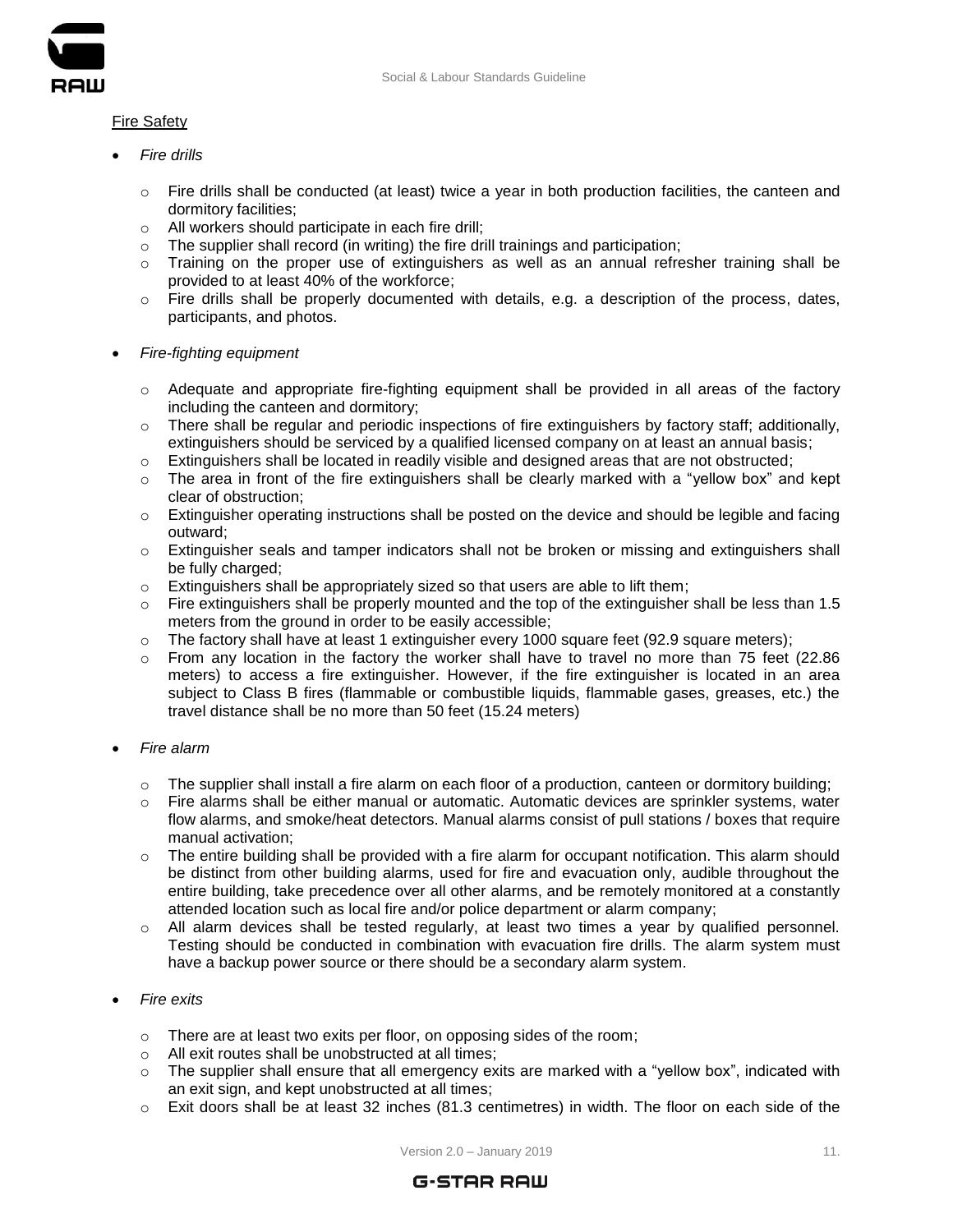

exit doors shall be levelled;

- $\circ$  All emergency exit doors shall open outwards and remain unlocked during work hours;
- o Stairwell doors in multi-story buildings should allow re-entry from the stairwell;
- $\circ$  Exit signs shall be either internally or externally illuminated with at least one foot candle (10 lx) intensity;
- o Emergency lights shall be placed above exits and in stairwells.
- *Work station and working position*
- The supplier shall ensure that workers have ergonomic seats or working positions during their working activities;
- Works stations shall have sufficient space for the worker to ensure better work efficiency.
- *Walkways / aisles*
	- $\circ$  All primary aisles shall be at least 44 inches (112 centimetres) in width, and shall be marked with yellow lines/tapes, and kept unobstructed at all times.
- *Evacuation plot plan*
	- o An evacuation plot plan shall be displayed at strategic locations in each room throughout the factory. It shall indicate to workers how to exit the factory in case of an emergency.

The evacuation plan shall include specific markings:

- A "You are here" marker
- The evacuation direction
- All locations of fire extinguishers and fire equipment
- o All electrical wiring and wiring rails shall be cleaned regularly by sweeping or vacuuming in order to avoid a fire;
- o Electrical wiring shall be insulated properly. Exposed conductors with electric currents shall be installed in an inaccessible area; otherwise, it shall be equipped with safety guards and have clear warning signs.
- *Electrical control panels*
	- $\circ$  At least 3 feet (91 cm) of the area in front of electrical panels, transformers, control panels etc., shall be marked with a "yellow box" or other marking and be kept clear at all times.

#### **Dormitory**

- *General conditions*
	- $\circ$  The dormitory shall be located in a separate building from the production facility;
	- o The building shall be structurally sound and well maintained;
	- $\circ$  All dormitories shall be kept secure, clean, adequately heated/cooled, have good ventilation and safety provisions (such as fire extinguishers, first aid kits, unobstructed emergency exits, emergency lighting, smoke detector, fire alarms, evacuation diagrams etc.). The same requirements as for the production facility should be followed;
	- $\circ$  Emergency evacuation drills shall be conducted at least twice a year. If a dormitory building is occupied by workers from different factories, each fire drill shall include all workers living in the building;
	- $\circ$  There should be access to toilets, showers, running water and safe drinking water;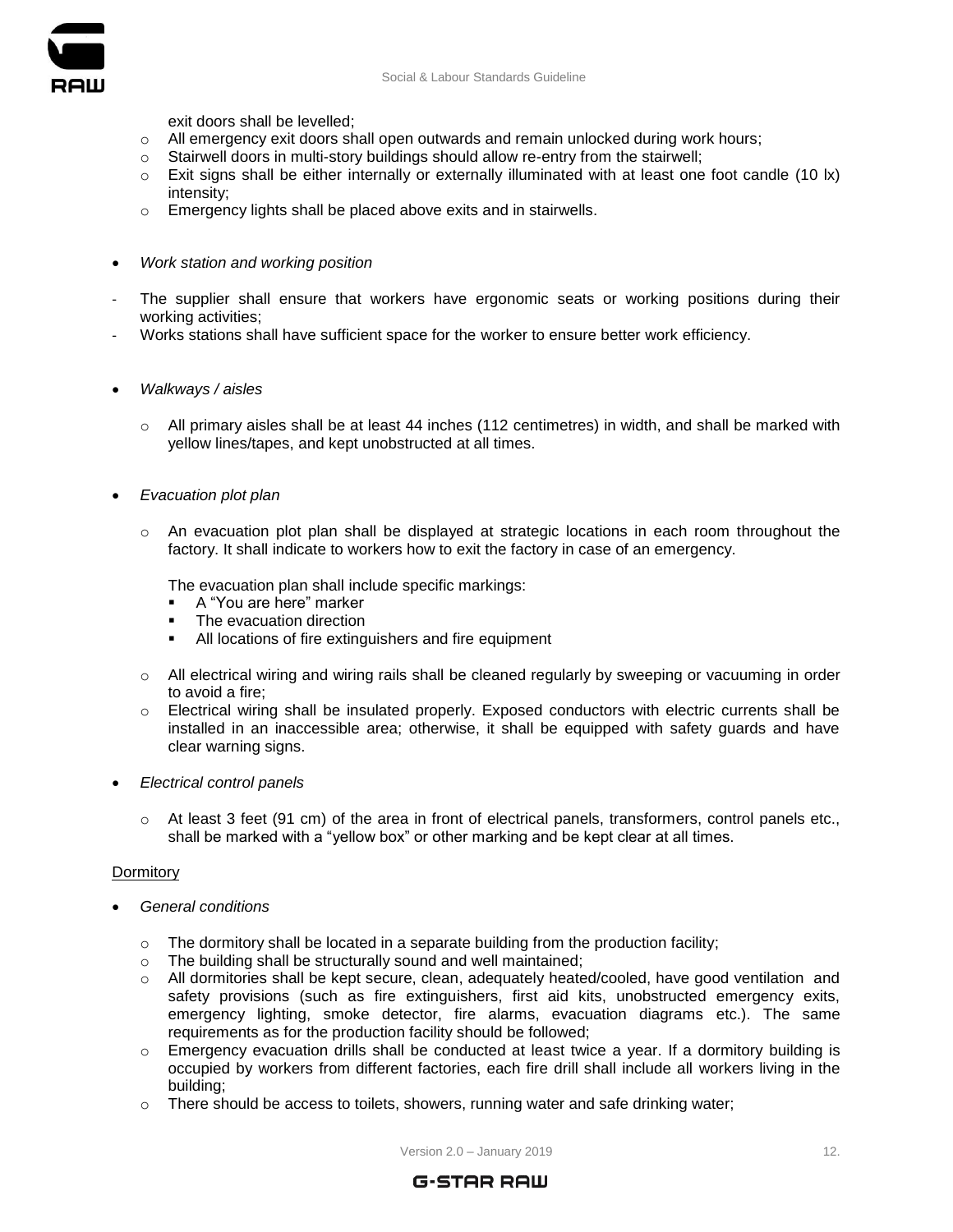

- $\circ$  Toilets and shower areas should be designed to provide an appropriate level of privacy.
- *Dormitory room*
	- $\circ$  Dormitory rooms shall allow sufficient living space and should be segregated by sex (each worker should have a minimum of 50 square feet of living space or the amount required by law);
	- o Hazardous and combustible materials used in the production process, or other chemicals, shall be stored away from the dormitory and the buildings connected to the sleeping quarters.
- *Individual bed/mat & locker*
	- o Workers shall be provided with their own individual mats or beds;
	- o Workers shall be provided with their own secured storage space/locker for their personal possessions.

# Child Care

- $\circ$  Child care facilities shall be located away from the production and storage areas;
- $\circ$  The supplier shall prohibit and prevent children's access to the production related areas;
- o The supplier shall comply with local laws concerning childcare facilities.

# Medical Care & First Aid Kit

- $\circ$  Medical care shall be available on-site as required by law. If there is no medical care on-site, workers shall have appropriate access to medical care when needed;
- $\circ$  One fully stocked first aid kit shall be available for every 100 workers. If there are multiple floors, suppliers shall ensure that there are enough first aid kits per production floor;
- $\circ$  In case of an emergency, any worker shall be able to access the first aid kit. If kits are locked to prevent items from being stolen, then several workers in near vicinity of the kits shall be selected to have access to the keys. The names of these workers shall be posted next to the first aid kits.

# Kitchen & Canteen

- $\circ$  A hygiene certificate shall be obtained for the kitchen and canteen if required by law;
- o Updated health certificates shall be kept for all canteen staff;
- $\circ$  Kitchen and canteen areas shall be operated under sanitary, safe conditions;
- o All workers that handle food shall wear an apron, gloves and hair net;
- o The kitchen area shall have anti-slip floor mats;
- $\circ$  The canteen shall have sufficient seating to accommodate the majority of workers.

# **Sanitation**

- *Drinking water*
	- $\circ$  Safe and clean drinking water shall be free and available at all times and within reasonable distance of workstations;
	- $\circ$  There shall be at least one purified drinking station on each production floor. However, if the production floor has more than 300 workers, a second unit shall be available;
	- $\circ$  Drinking water shall be of a reasonable temperature and the means to drink water (cups, etc.) shall be safe and sanitary and available in an appropriate number;
	- $\circ$  The supplier shall not restrict the time and frequency of workers to consume drinking water.

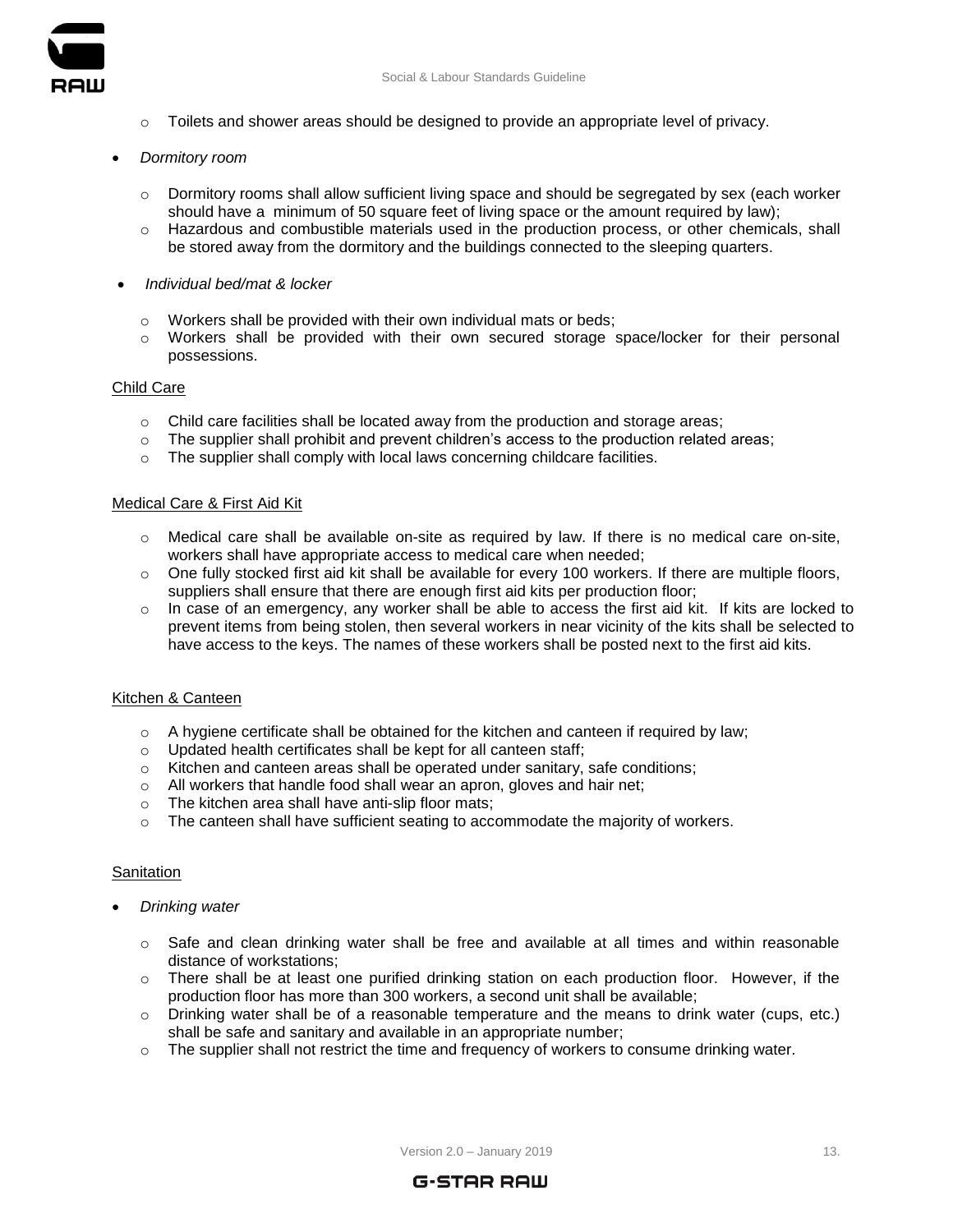

#### *Running water supply*

- $\circ$  Factories shall have at least 1 sink for every 50 workers. However, it shall follow the ratio of 50 workers per one faucet head;
- o Sinks/taps shall be functional with running water.

# *Toilets*

- $\circ$  Toilets shall be kept clean and safe and be in compliance with all applicable laws, including relevant sanitation, medical and safety and health regulations;
- $\circ$  Lavatories shall be segregated by gender unless it is a single stall with complete privacy and lock;
- $\circ$  In men's lavatories, urinals may be provided instead of water closets. However the number of water closets in such case shall not be reduced to less than 2 or 3 of the minimum water closets specified in the table below;
- o Criteria for calculation of closets/toilets:

| <b>Number of Workers</b> | <b>Number of Toilets</b>                                     |
|--------------------------|--------------------------------------------------------------|
| 1 to 15                  | 1                                                            |
| 16 to 35                 | 2                                                            |
| 36 to 55                 | 3                                                            |
| 56 to 80                 | 4                                                            |
| 81 to 110                | 5                                                            |
| 111 to 150               | 6                                                            |
| <b>Over 150</b>          | One additional fixture for<br>every additional 40<br>workers |

- o Suppliers shall not place any restrictions on toilet use in terms of time and frequency;
- o Toilet supplies such as soap, toilet paper and towels shall be provided;
- o Garbage bins shall be provided in the female toilet.

# Certificates & Training

# *Documentation*

- o The supplier shall keep all legally required fire safety certificates;
- $\circ$  Fire extinguishers shall be inspected regularly and have the inspection tag attached;
- $\circ$  Records of work injuries shall be kept for at least one year or longer, if required by law.
- o CPR (Cardiopulmonary resuscitation: [an emergency](https://en.wikipedia.org/wiki/Emergency_procedure) procedure that combines the use of chest compressions and artificial ventilation to maintain circulatory flow and oxygenation during cardiac arrest). At least 2% of the workforce shall be trained in CPR/first aid.
- *Personal protective equipment and safety training*
	- o Workers shall be provided with necessary and effective personal protective equipment (such as gloves, eye protection, hearing protection, respiratory protection, etc.) if the job requires the use of such equipment;
	- $\circ$  Workers shall not incur any costs related to the normal and regular provision and maintenance of personal protective equipment;

 $Version 2.0 - January 2019$  14.

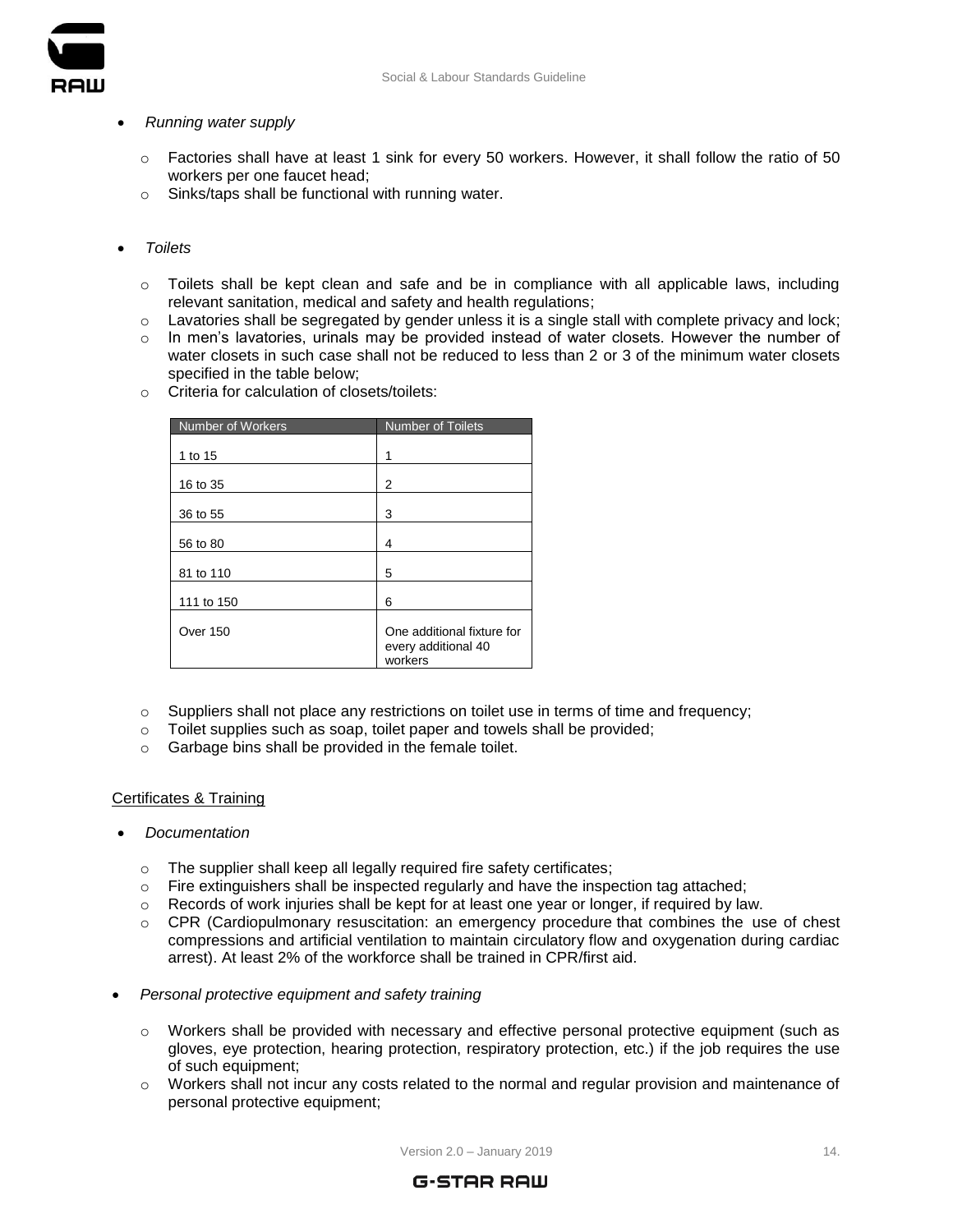

- o The supplier shall provide proper training and written policies, procedures and practices for workers on wearing, using, and maintaining personal protective equipment.
- *Occupational health check*
	- o The supplier shall provide annual occupational health checks to workers handling hazardous materials or more frequent if required by law;
	- o The occupational health check shall be conducted by a qualified medical professional at the suppliers' expense.

 $Version 2.0 - January 2019$  15.

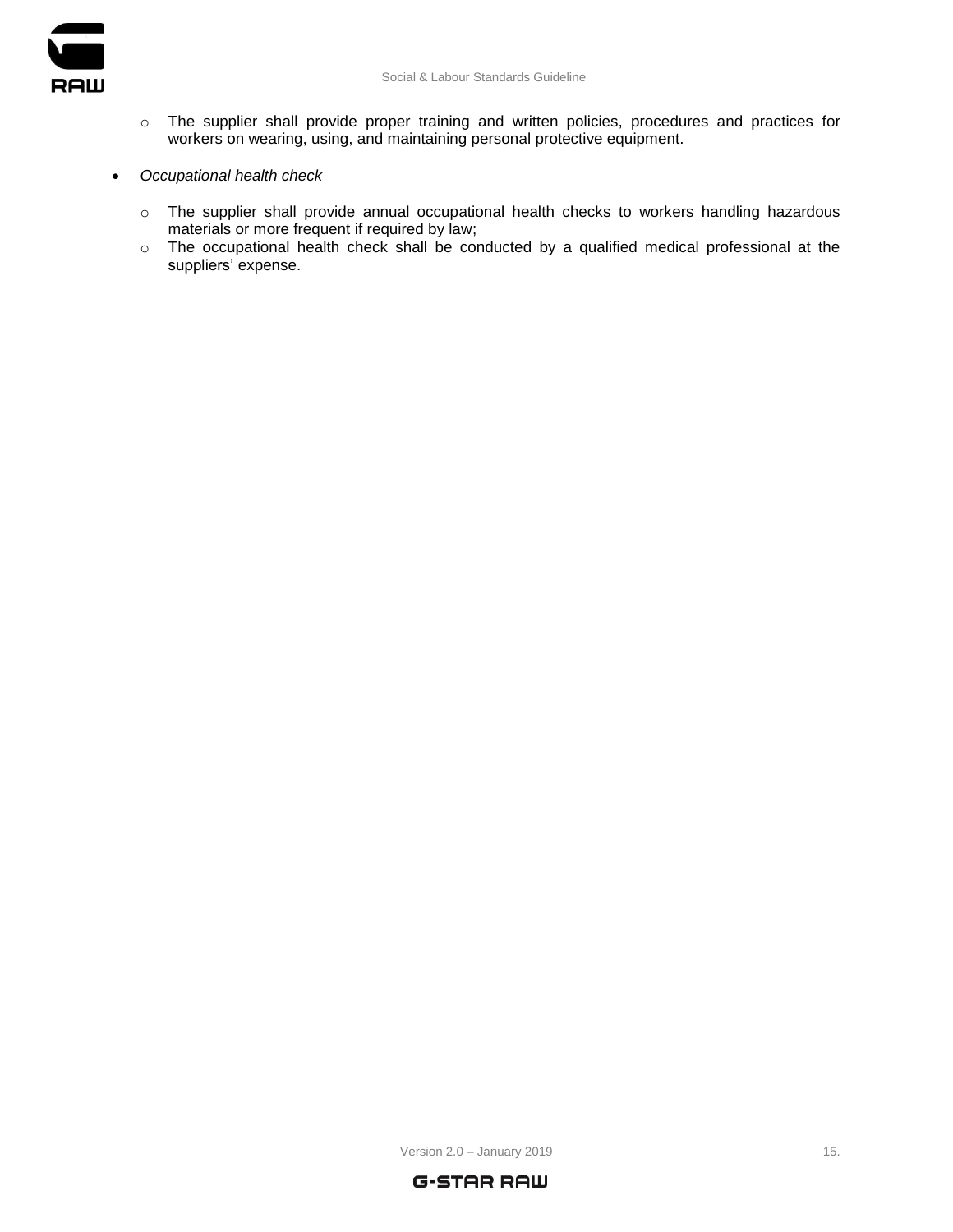

## **Implementation guidelines for Health and Safety requirements**

The following points are further guidelines on how to ensure that the health and safety requirements are effectively implemented in order to create a durable effect.

- Make sure that the Health and Safety Committee is functional;
- Develop and disseminate labour safety policies and regulations; these policies and regulations shall conform to the relevant labour code;
- Place a safety reminder board with large symbols and letters at the entrance gate and inside the factory where it is easy for workers to see it;
- Post messages/ posters about labour safety around the factory to continually remind workers to be aware of safety issues;
- Use safety slogans which are easy to see, understand and remember;
- Use pictures and diagrams to illustrate to workers both the correct and unsafe ways of using equipment, machinery or fire rescue devices, or doing activities such as lifting;
- Ensure every worker has sufficient personal protective equipment and provide workers with personal storage to keep their personal protective equipment;
- Supervisors should ensure that all workers are wearing all their standard protective equipment before starting every shift and explain the purpose of wearing protective equipment if necessary;
- Train workers on a regular basis on how to enhance their productivity in a safe way and how to ensure that their health is protected;
- Train workers on a regular basis on how to use lifting machines such as forklifts, as well as how to conduct manual lifting correctly.



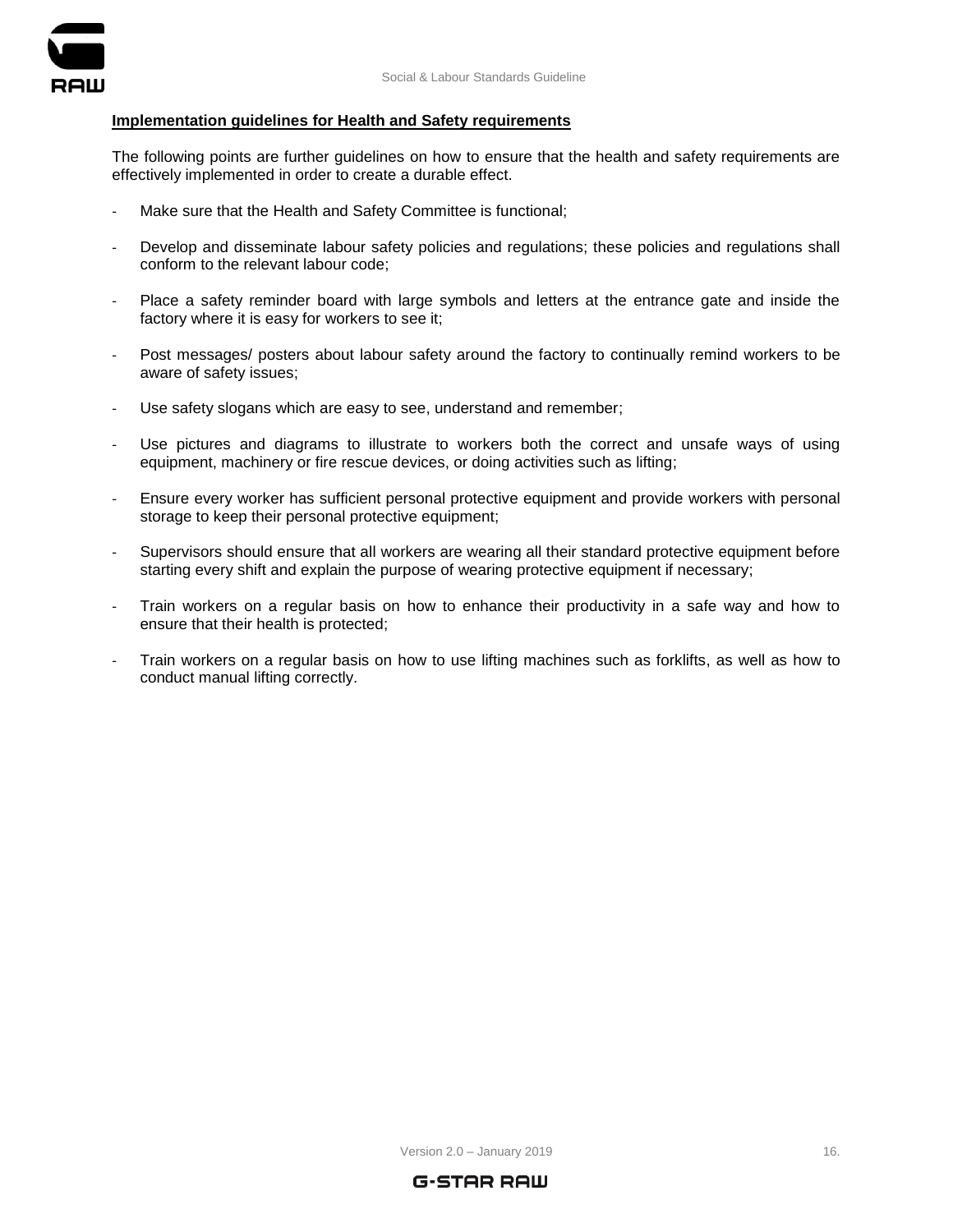

# <span id="page-16-0"></span>**4. Child labour is not used**

# **G-Star Code of Conduct**

- 4.1 Suppliers must not engage in or support the use of child labour as defined in ILO Convention C138 and/or C182.
- 4.2 Factories must only employ workers who meet the applicable minimum legal age requirement or at least 15 years of age, whichever is greater, or as an exception, 14 years in countries covered by article 2.4 of the ILO Convention 138. This specified age shall not be less than the age of completion of compulsory schooling.
- 4.3 All official documentation stating each worker's age must be available for review. In those countries where official documents are not available to confirm exact date of birth, factories must confirm age using appropriate and reliable assessment methods.
- 4.4 Young workers under 18 shall not be employed at night or in hazardous conditions.
- 4.5 Suppliers shall develop or participate in and contribute to policies and programme which provide for the transition of any child found to be performing child labour to enable her or him to attend and remain in quality education until no longer a child.

**OECD due diligence guidance**  [Module 1. Child labour \(page 101\)](https://mneguidelines.oecd.org/OECD-Due-Diligence-Guidance-Garment-Footwear.pdf)

# **Explanation**

Definition of Child Labour as per ILO:

The term child labour refers to any kind of activity or work which, by its nature or the circumstances in which it is carried out, is harmful to the intellectual, physical, social and moral development of young people and undermines their education, preventing them from going to school, constraining them to abandon schooling too soon or requiring them to work and study at the same time.

The ILO's main international standards on child labour are:

- Minimum Age Convention (No. 138), 1973.
- Worst Forms of Child Labour Convention (No. 182), 1999.

These two Conventions provide the framework for national law to prescribe a minimum age for admission to employment or work that must not be less than the age for completing compulsory schooling, and identifies certain sectors which pose greater risks to the development of young people (worst forms of child labour) which require a higher minimum age.

Child labour is a violation of fundamental human rights and has been shown to hinder children's development, potentially leading to lifelong physical or psychological damage. There is a strong link between household poverty and child labour and child labour perpetuates poverty across generations by keeping children of the poor out of school and limiting their prospects for upward social mobility.

#### Young workers

The term "child labour" should not be confused with "youth employment", "young workers", "adolescents" or "student work". Child labour is a form of exploitation that is a violation of a human right. In contrast, providing opportunities for young people to obtain training and work experience in decent conditions is an important contribution of companies to support the development of the young worker. The key distinctions between children and young workers include: the age of the person; whether work interferes with the young person's formal education and training; whether the tasks assigned are appropriate for his or her

Version  $2.0 -$  January 2019 17.

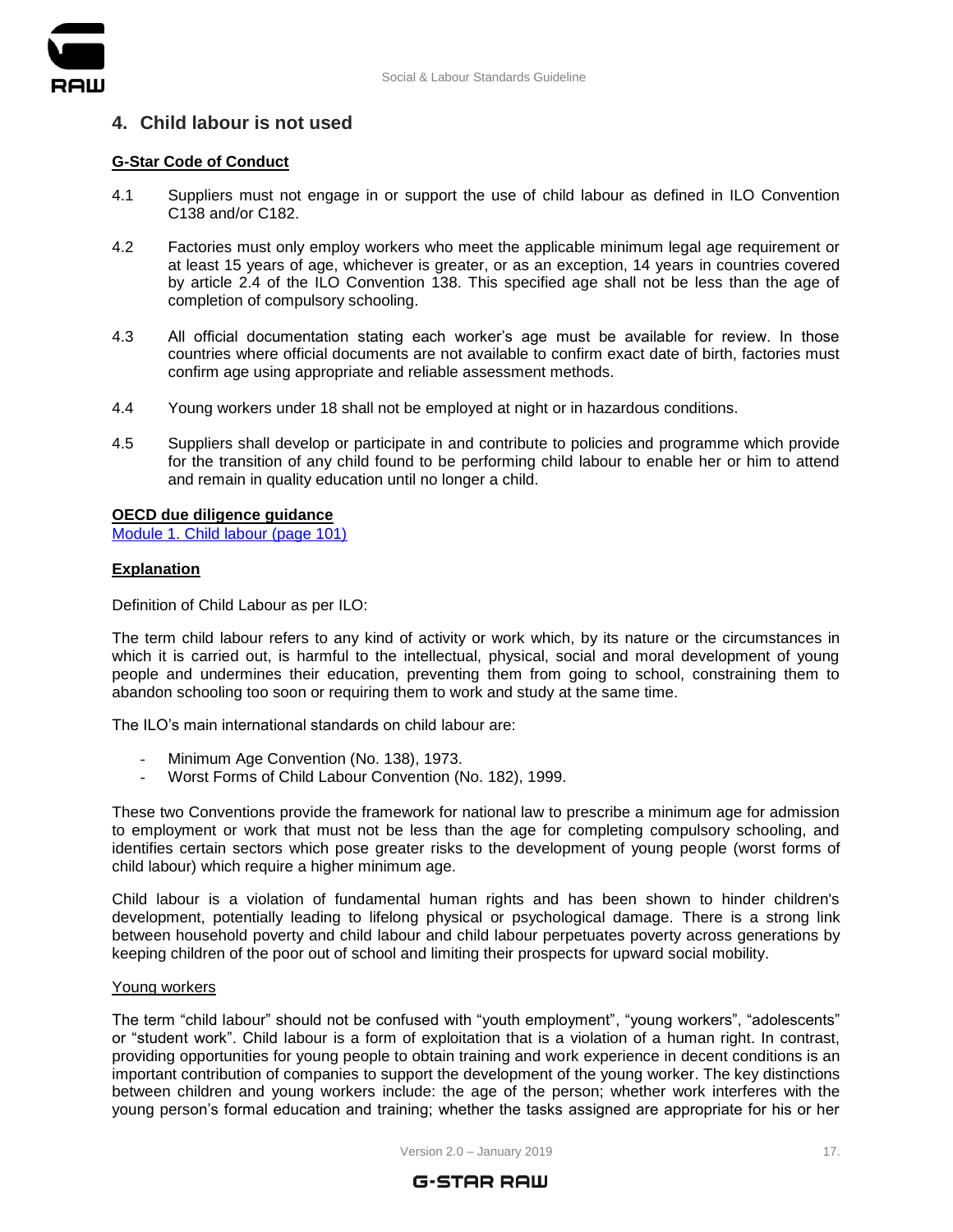



skills and development level; and the conditions under which the young person is engaged (reasonable hours of work, wages commensurate with his or her productive capacity; access to further training; and inclusion in any social benefits scheme for which he or she is eligible).

# Preventing Child Labour

# *Age Verification:*

The supplier shall check proof of age and verify a prospective worker's age prior to employment in order to comply with the G-Star Code of Conduct and/or applicable legal limits. The supplier shall keep copies of these documents in personnel files through the term of employment. If none of these documents are available, an official stamped copy of a school certificate or affidavit from a local government representative or village is acceptable.

Due to the fact that some of these documents can be easily forged or altered, best practice strongly suggests employers in certain countries either employ or contract the services of a government-certified medical doctor to accurately verify a worker's age through a physical examination. Documentation of exam results (e.g. medical certificate) shall be attached to at least one other proof of age document listed above.

If during the course of an assessment a workers' file shows that proper documentation is missing or is unavailable, G-Star reserves the right to require the supplier to provide no less than two governmentcertified medical doctors' physical examinations to determine the existing worker's age.

G-Star may also choose to partner with a local organization to assist in the age-verification process.

Proofs of age include:

- Birth certificate
- Residential card
- Proof of education
- Medical certificate
- Driver's license
- Voter registration

# Hiring legal minors (or juvenile workers)

The supplier may hire legal minors, in compliance with the G-Star Code of Conduct (CoC) or applicable labour laws. The definition of legal minors depends on the country of the factory.

# *Special requirements:*

- Physical examination (if applicable): in case the physical appearance of the legal minor leaves doubt about the legal age, a medical certificate shall be requested to prove the legal age.
- Registration of legal minors (if applicable): the supplier shall register legal minors with the local labour authority, unless applicable regulations have exemption rules;
- Any costs relevant to medical certificates and registrations shall be assumed by the supplier.

# *Special protection:*

- The supplier shall implement special protection to legal minors according to applicable laws;
- Working conditions for legal minors should strictly follow relevant regulations, such as reduced working hours, overtime and no night work;
- Working hours for legal minors should not exceed legally allowed limits or the G-Star CoC, whichever is lower;

Version 2.0 – January 2019 18.

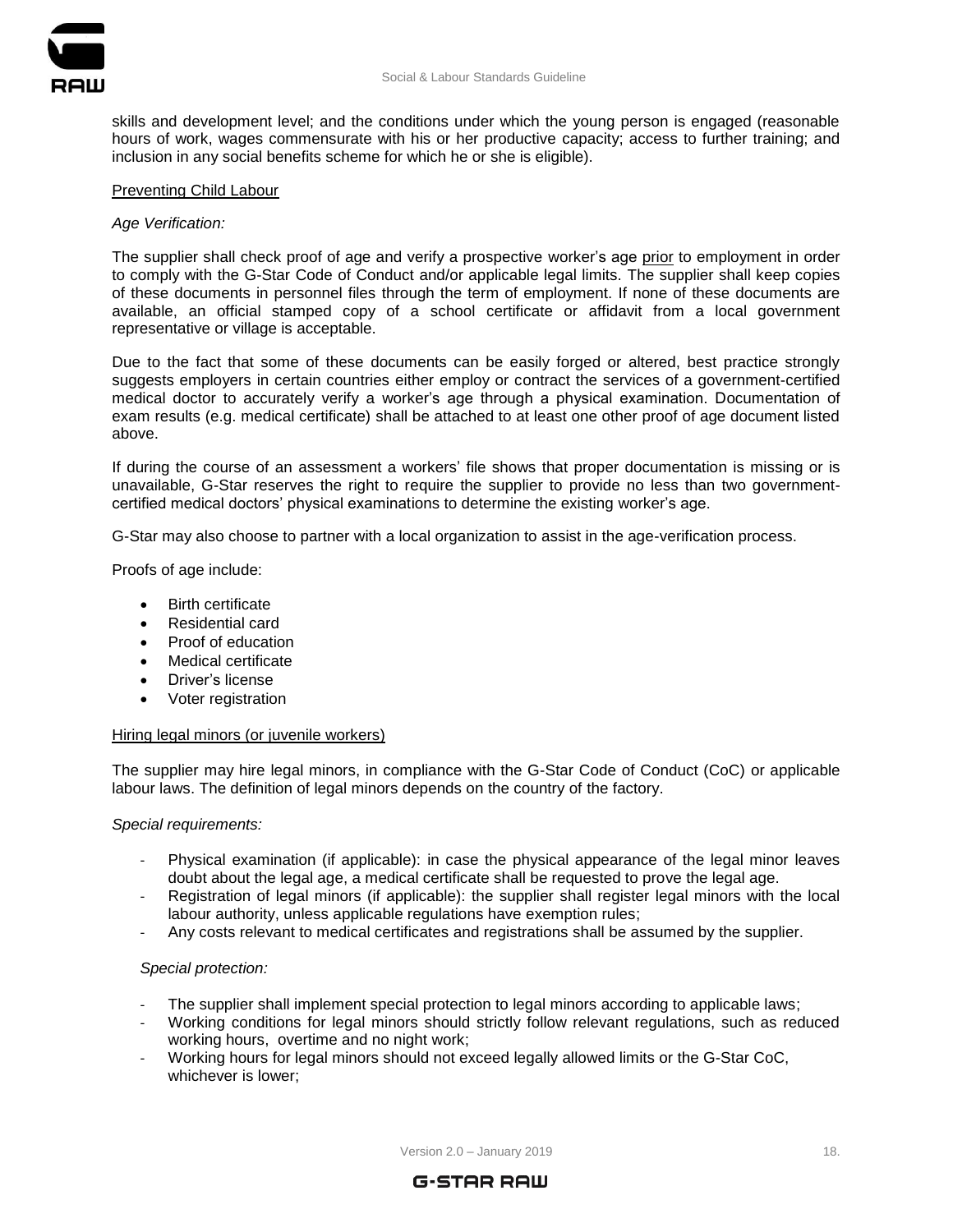

- Training shall be properly provided to legal minors upon employment, and all legal minors shall be fully informed of the special protection on working hours and conditions.

#### Policies & Procedures

- The supplier shall establish policies and procedures against child labour, and makes sure the policies and procedures will be updated periodically to comply with new laws and regulations;
- A person shall be designated to be in charge of child labour issues, and the designated person shall be fully aware of all regulations related to child labour;
- All relevant documents shall be properly maintained;
- Personnel files for all workers, including resigned or terminated workers, shall be properly maintained for at least 12 months;
- Records for training of legal minors shall be properly maintained for review.

# **Child labour remediation plan:**

If child labour is found, the supplier shall seek to understand the severity of adverse impact and root causes of the risk. G-Star does not terminate the business with the supplier without taking any remediation plan for the child labour.

The supplier is responsible to:

- Send the child labourer to school;
- Bear the education cost of the child labourer;
- Pay the minimum wages until they turn into the legal age limit.

The supplier shall immediately notify the child's family, arrange and pay for all costs to return the worker to the family home safely.

The supplier shall compensate all wages that are owed to the worker, including wages for the most recent period. The supplier shall compensate the worker their normal monthly wage until they reach the age of 14 (or the legal age as required by the government).

Upon the worker reaching the age of 14 or the age allowable to work, the worker should be given the opportunity to be re-employed by the supplier.

The supplier shall demonstrate that they have put in place the systems and processes necessary to ensure that hired workers meet the age requirements to begin work.

Version 2.0 – January 2019 19.

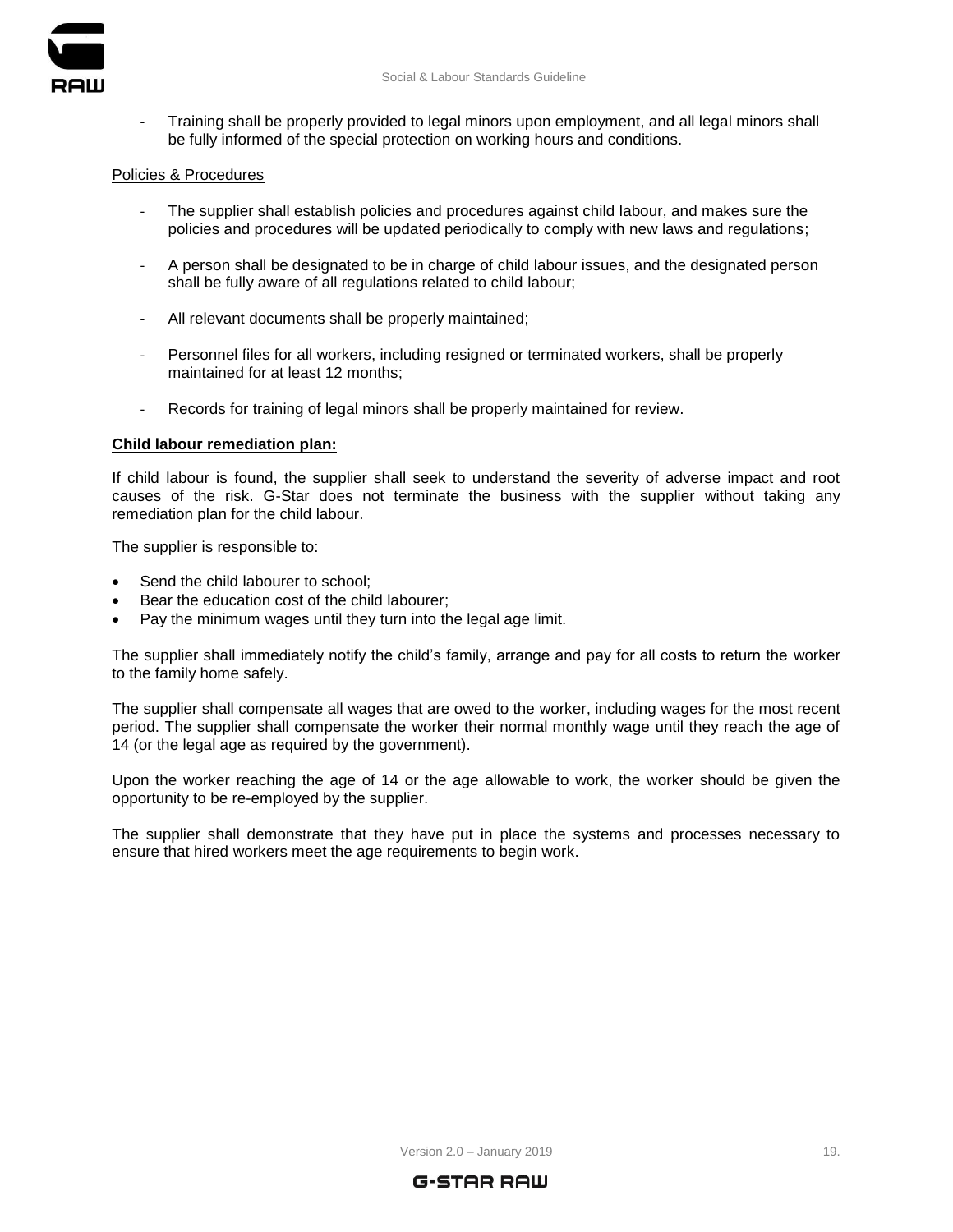

# <span id="page-19-0"></span>**5. Wages and benefits are provided to all workers**

## **G-Star Code of Conduct**

- 5.1 Suppliers must pay workers at least the minimum wage required by local law or the prevailing local industry wage (whichever is higher) based on the work performed. Wages should always be enough to meet basic needs and to provide some discretionary income.
- 5.2 Suppliers must provide to workers all legally mandated benefits inclusive of annual leave and holidays as stipulated by law.
- 5.3 All workers must be paid regularly and on time. In addition to their compensation for regular hours of work, workers must be compensated for overtime at a premium rate. Piece rate workers shall not be exempt from the right to overtime compensation.
- 5.4 All workers shall be provided with written and understandable information about their employment conditions, including wages and benefits, before they enter employment and about the particulars of their wages for the pay period concerned each time that they are paid.
- 5.5 Deductions from wages as a disciplinary measure shall not be permitted nor shall any deductions from wages not provided for by national law be permitted without the expressed permission of the worker concerned. All disciplinary measures should be recorded.

#### **OECD due diligence guidance**

[Module 7. Wages \(page 149\)](https://mneguidelines.oecd.org/OECD-Due-Diligence-Guidance-Garment-Footwear.pdf)

# **Explanation**

Reference of standards:

- ILO Protection of Wages Convention, 1949 (No. 95) and Recommendation, 1949 (No. 85);
- ILO Minimum Wage Fixing Convention, 1970 (No. 131) and Recommendation, 1970 (No.135);
- ILO Protection of Workers' Claims (Employer's Insolvency) Convention, 1992 (No. 173) and Recommendation, 1992 (No. 180).

#### Fair wage

The first step towards a fair wage is calculating what wage level can cover a worker's basic needs. Fair wage calculations must take into account some common factors including the number of family members to be supported, the basic nutritional needs of a worker and other basic needs including housing, healthcare, education and some basic savings.

G-Star defines this as follows: a fair wage should be earned during a standard working week (maximum of 48 hours per week) and should provide for the basic needs of the family and for some discretionary income.

#### Wages & Benefits structure and system

When the supplier establishes the wages -and benefits system, they shall consider the following factors:

- Minimum wage or the local industry standard (whichever is higher);
- Work position (based on job description and specification);
- Work performance analysis;
- Seniority wages and benefits regulations;
- Comply with local minimum wage standards;
- Date of payment;
- Statutory welfares, including holidays, annual leave, maternity leave and work-stoppage;
- Payment methods (i.e., cash or electronic bank transfer, etc.);

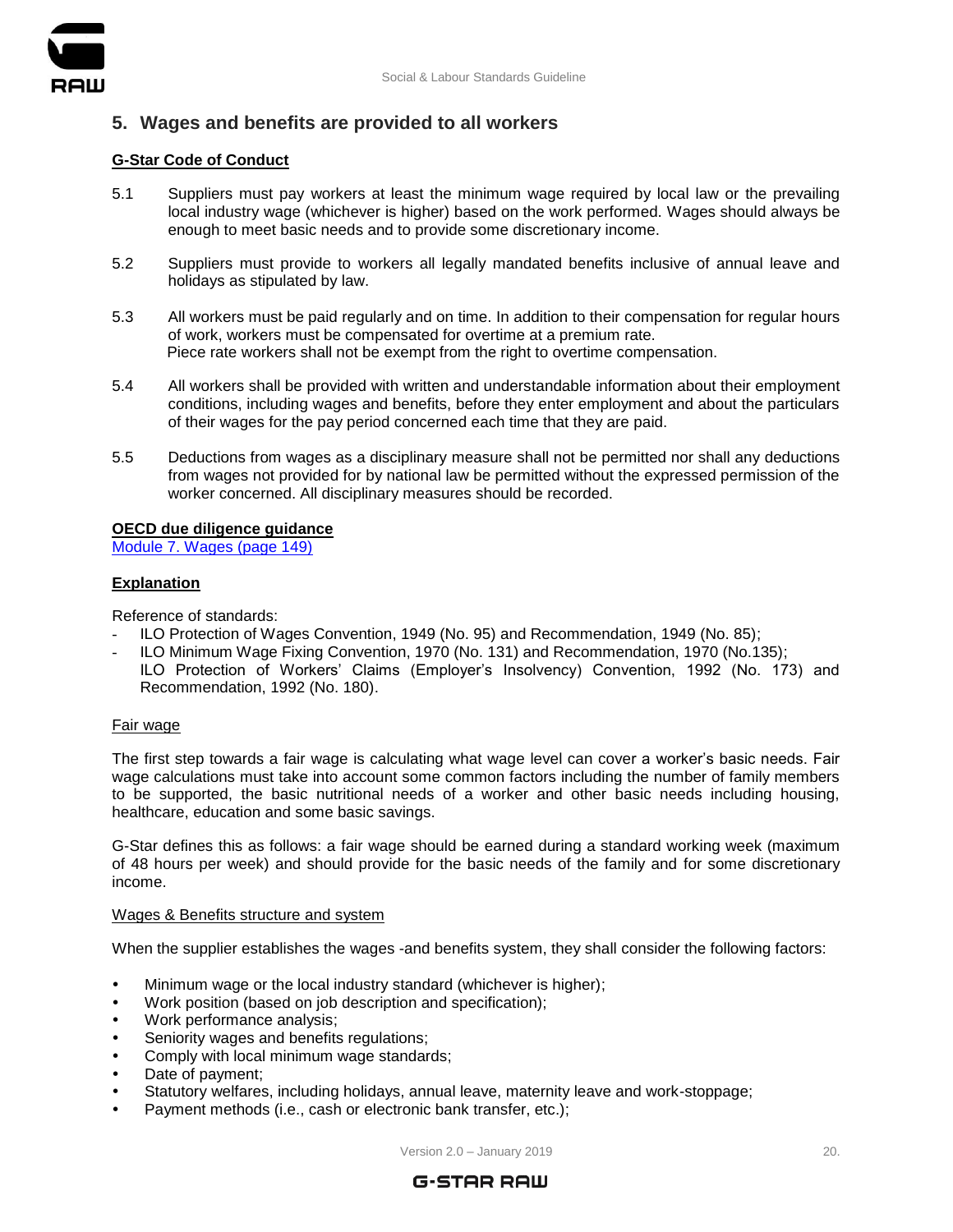



Pay period and type (i.e., hourly wages, piece rate wages or monthly fixed salary);

For the wage slips provided by suppliers, the wage structure should include at least the following items:

- Normal wage rate;
- Overtime pay rate;
- The calculation of the benefits, such as annual leave and holidays;
- Deductions including meals, dormitory rental and social insurances.

In addition, suppliers also shall establish the rewards and penalty policy. The policy should at least include:

- Types and requirements for rewards, bonuses and / or allowances;
- The calculation method of the award, bonus, allowance and punishment shall be clearly stipulated in the wage structure.

When workers violate the rules, the supplier shall not deduct the wages of the workers. The worker's performance or behaviour problems must be dealt with by other management methods, including advice, warnings and / or continuing training.

The supplier shall communicate with all workers on a continuous basis regarding the wages policies and system. This information shall also be available in written documents and is well maintained to ensure that workers fully understand the policies and system.

Worker communication includes:

- Explain relevant policies and regulations in the new worker training;
	- Periodical trainings when policies change or updates are made:
		- $\checkmark$  Post a revised or updated policy in the workplace;
		- $\checkmark$  Provide workers with a copy of the revised or updated policy;
		- $\checkmark$  Provide classroom training to workers;
		- $\checkmark$  Use other effective communication methods.

All communication records shall be kept and provided to auditors for verification. The supplier shall not charge workers for a uniform or any tool or equipment that is used during the work. If according to relevant laws and regulations, any worker shall be responsible for the suppliers equipment or property loss or damage, the employer must make a corresponding policy, clearly stipulates fees and a reasonable fee standard.

# Piece-rate wage and daily output target

Even with the worker signing a piecework wage agreement; the supplier shall guarantee certain wages to workers based on the actual working time, which shall be no less than the minimum wage standards or industry standards on minimum wages (whichever is higher).

Even with the worker signing a piecework wage agreement; the supplier shall comply with relevant laws and regulations to workers to pay overtime wages.

# Overtime Payment

All overtime shall be paid with a premium rate as defined in the national law or in the collective bargaining agreement. In countries where a premium rate for overtime is not regulated by law or if there is no collective bargaining agreement, the supplier should compensate the workers for overtime that is established by the supplier and that is equal the industry standards.

(E.g. legal requirement premium rate for overtime: 1.5 for weekdays, 2 for weekends and 3 for mandatory holidays)

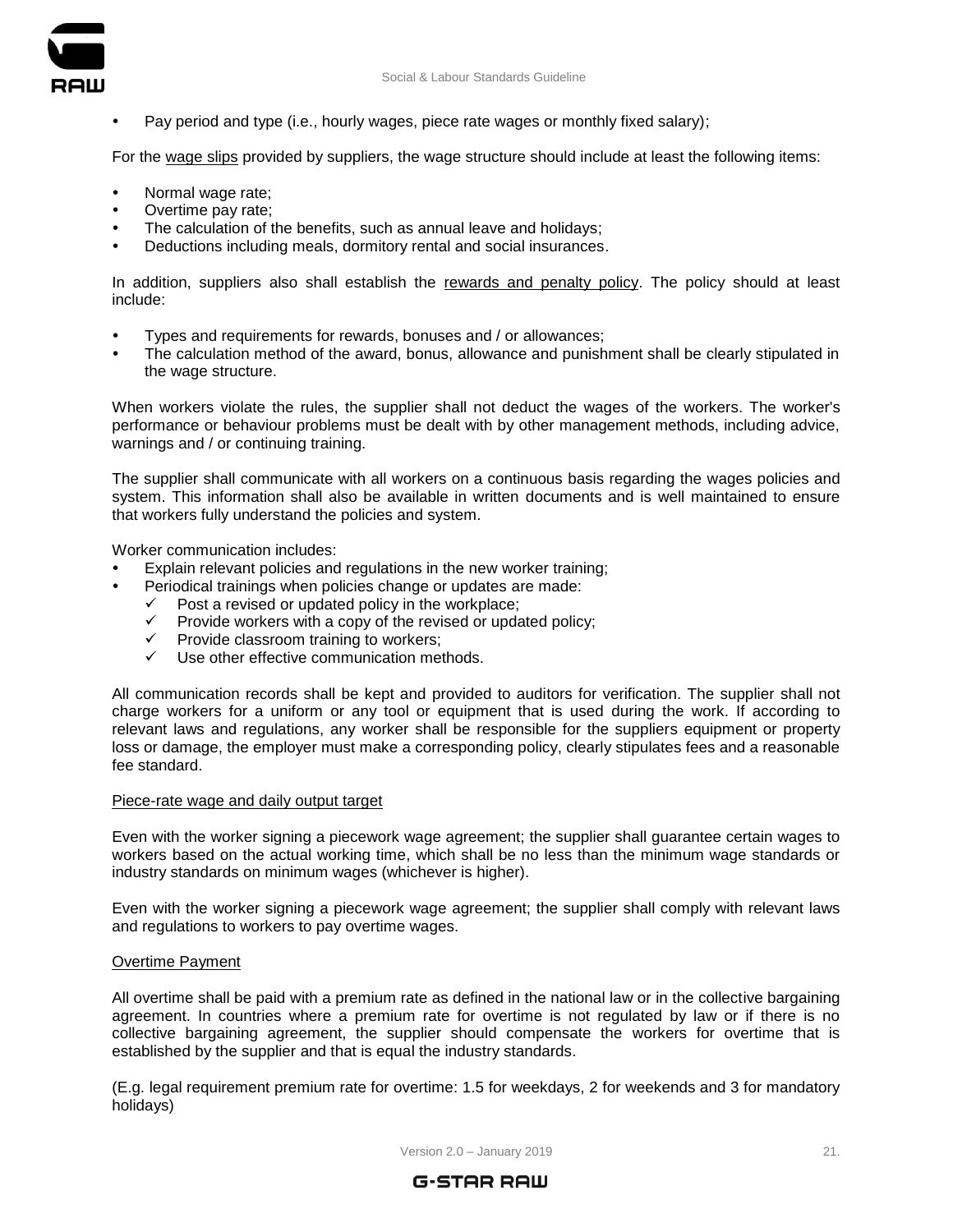

#### Probation wages and benefits

During a training or probation period, wages shall not be less than the local minimum wage requirements. The period of probation must be in accordance with the relevant legal requirements.

# Payment voucher/Slip

The supplier shall provide each worker with a single copy of the pay slip. The slip should be clear, and in worker's native language. The supplier shall communicate with the workers in order to make them understand the calculation method.

The payment voucher/slip must include at least:

- Worker name:
- Worker number (if applicable);
- Factory name;
- The actual normal work hours;
- The actual overtime hours;
- Wage rates (for example, hour rates / piece rates for workers);
- The total amount of wages and overtime;
- Any other extra reward, such as a personal or team bonus;
- Any other cash benefits;
- Deduct insurance fee, tax and/or other statutory deductions;
- Date of payment of wages;
- Pay date.

For non-mandatory deduction of expenses, such as additional benefits, insurance and savings schemes, the supplier shall maintain the documents indicating that workers voluntarily accept the deduction of the cost.

The supplier is recommended to retain the worker's recognition of the signature of the salary that has been paid.

#### Mandatory benefits

Suppliers shall provide legal benefits to all workers in a timely manner, including but not limited to legal holidays, paid annual leave, work related injuries (a minimum of 80% coverage and a commitment to achieve 100%), maternity leave, medical insurance and social security insurances.

#### Documentation keeping

All working time record, payroll records, the original piece rate wages, resignation or termination letters, and other accounting documents which shall comply with the relevant labour laws and regulations requirements shall be kept, or retained at least twelve months. These documents help to ensure the compliance with the minimum wage requirements and appropriate overtime premiums.

#### *Remarks:*

G-Star does not allow any form of monetary fines. The policy of "penalty" refers only to verbal or written warning punishment.

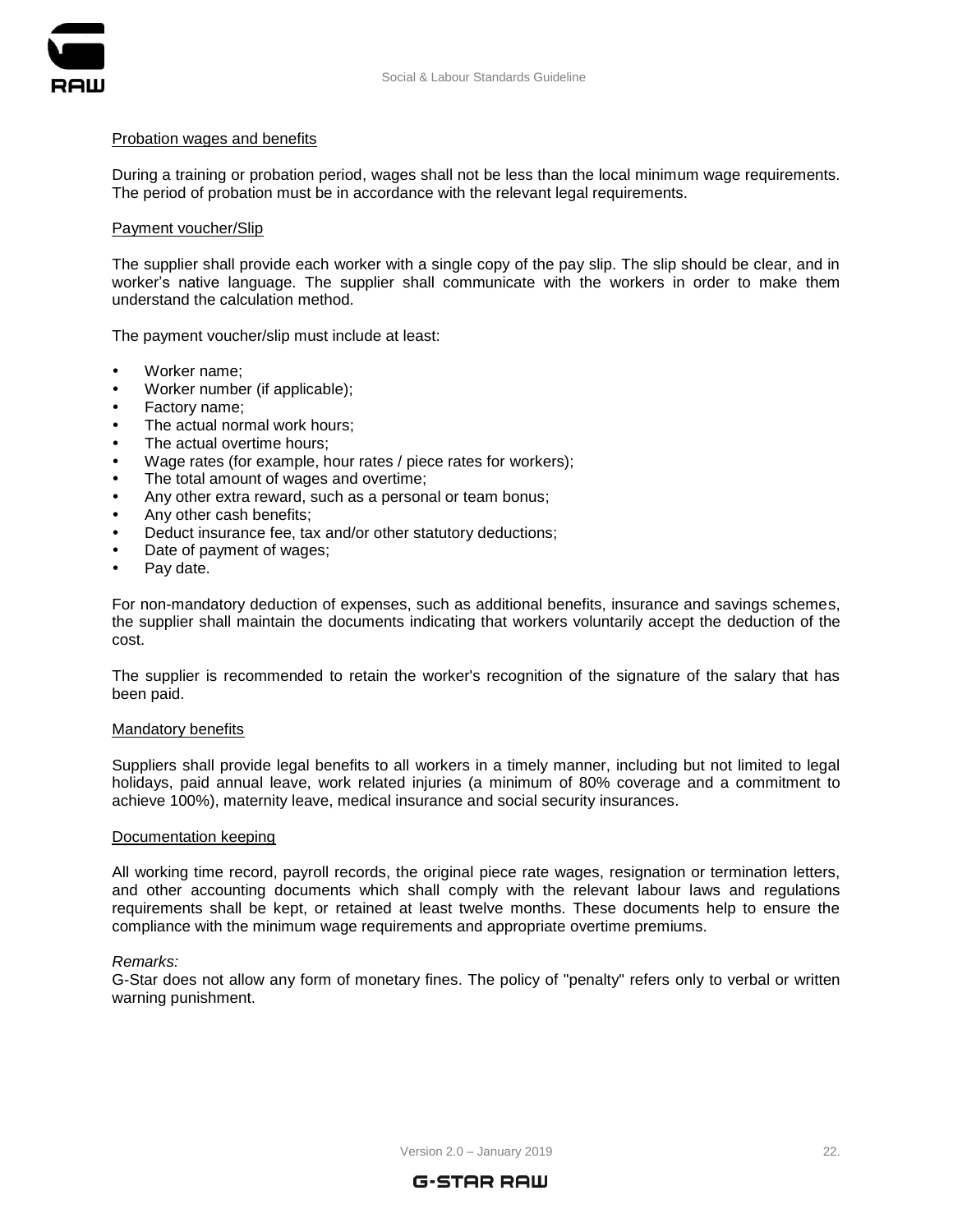

# Leave policy:

The purpose of a leave policy is to ensure that annual and casual leave is managed fairly and consistently. By establishing a leave policy and by making sure that the applications procedures are clearly communicated to the workers it will help to reduce the percentage of unauthorized leave at the supplier. A low percentage of unauthorized leaves will benefit the supplier in its production planning and production efficiency.

A workers leave approval procedure for casual and annual leave should contain tot following steps:

- 1) Worker collects leave form from HR;
- 2) Worker submits the leave form at HR;
- 3) HR will discuss the leave request with concerned supervisor or line chief;
- 4) If they do not allow the leave, HR will discuss with the worker to explain. In case the leave is approved leave form is signed by HR and worker is informed on the approval;
- 5) If leaves are refused, HR records and writes down the reason of refusal of the leave;
- 6) All documents are kept in the workers personnel file.

#### Work related injuries or accidents:

If personal injury is caused to a worker by accident arising out of and in the course of his employment, his employer shall be liable to pay compensation in accordance with local law. Personal leaves of the workers will not be deducted.

#### Attendance Bonus Policy:

Supplier might follow an attendance bonus policy for the workers, in which they are able to receive a bonus when they have reached a 100% attendance. This policy should include the allowance of taking the annual and casual leaves. The attendance bonus policy should therefore clearly state the conditions and requirements of receiving the bonus.

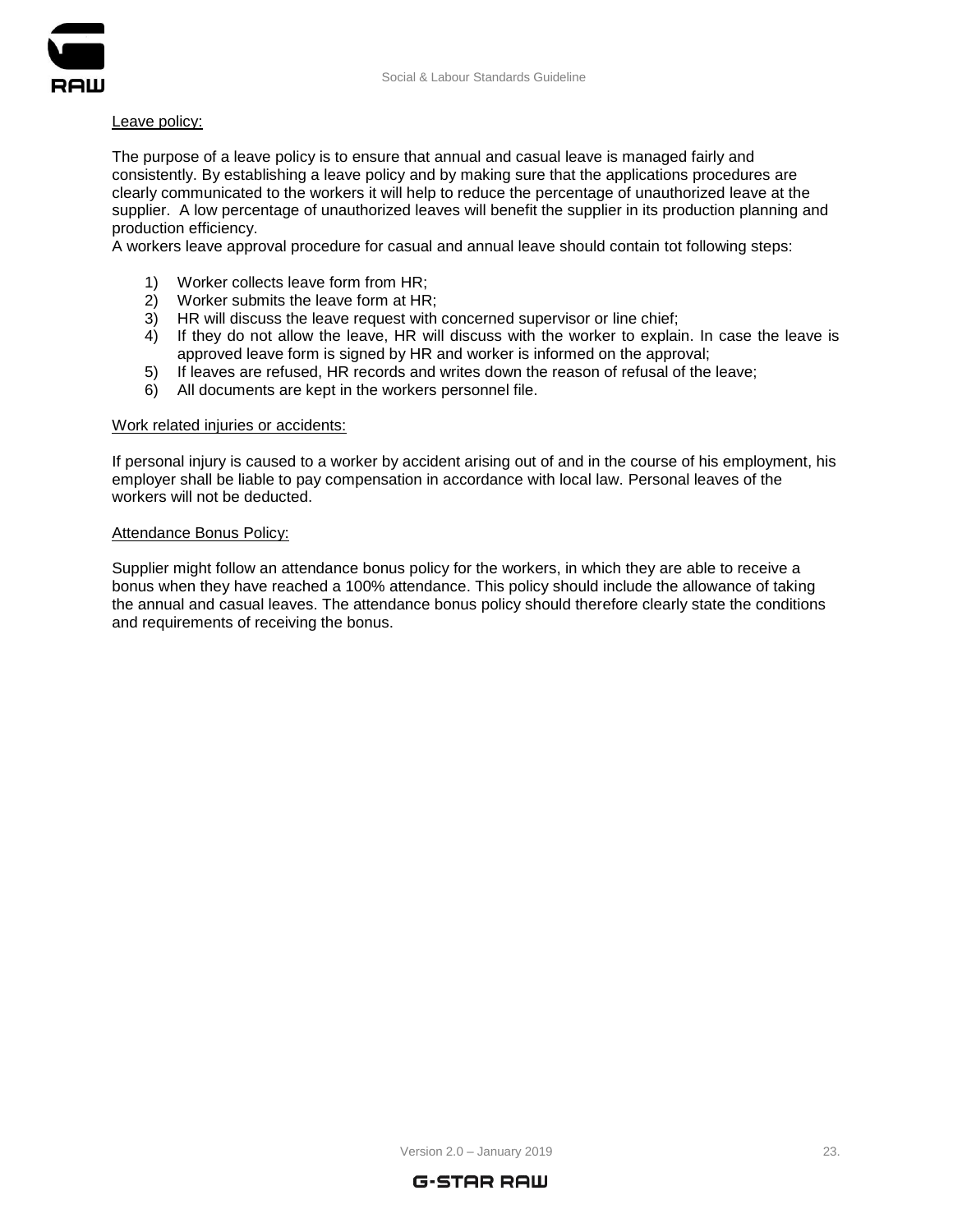



# <span id="page-23-0"></span>**6. Working hours are not excessive**

# **G-Star Code of Conduct**

- 6.1 Suppliers must ensure that regular working hours or overtime do not exceed the legal maximum according to local law or industry standards, whichever affords greater protection. In any event, workers shall not, on a regular basis, be required to work in excess of 48 hours per week and shall be provided with at least one day off for every 7 day period on average.
- 6.2 While it is understood that overtime is required from time to time in the garment sector, overtime shall be voluntary and based on mutual agreement with workers. In any event, overtime shall not exceed 12 hours per week and shall not be demanded on a regular basis.
- 6.3 Suppliers must record all workers' working hours completely and accurately and time records for all workers must be available for review.

#### **OECD due diligence guidance**

[Module 4. Working Time \(page 131\)](https://mneguidelines.oecd.org/OECD-Due-Diligence-Guidance-Garment-Footwear.pdf)

# **Explanation**

Working hour's standards reference:

- Hours of Work (Industry) Convention, 1919 (No.1);
- Weekly Rest (Industry) Convention, 1921 (No. 14);
- Forty-Hour Week Convention, 1935 (No. 47);
- Holidays with Pay Convention (Revised), 1970 (No. 132);
- Reduction of Hours of Work Recommendation, 1962 (No. 116);
- Night Work Convention, 1990 (No. 171) and its Recommendation, 1990 (No. 178).

# Focus on 100% transparency

When promoting the importance of working hour control, G-Star understands the reasons resulting in overtime work, such as rush orders or material delays and other external factors which could not be controlled solely by the factory. Root causes of overtime work should therefore be searched from every angle.

As a result, G-Star will continue to work with suppliers who provide real working time and wage records. G-Star will work with these suppliers to reduce their overtime. However, forged attendance card and/or payroll records are absolutely not tolerated, because this will not help to understand the actual work time, nor could G-Star work with the supplier to identify the root causes.

Regular and continuous overtime is not accepted by G-Star, but factors such as peak seasons in production are taken into account.

#### All overtime must be voluntary:

The supplier shall ensure that all work is done on a voluntary basis. To ban any form of pressure to force workers to work overtime.

#### Working hour and rest-day

The supplier shall control the work time within the law or 60 hours per week (whichever is less). Every week must be guaranteed at least one day of rest.

Each working day shall provide adequate rest. In the countries which have legal limit to female workers' working hours, the supplier shall guarantee female workers have sufficient rest according to law.

Version 2.0 – January 2019 **24.** November 2019

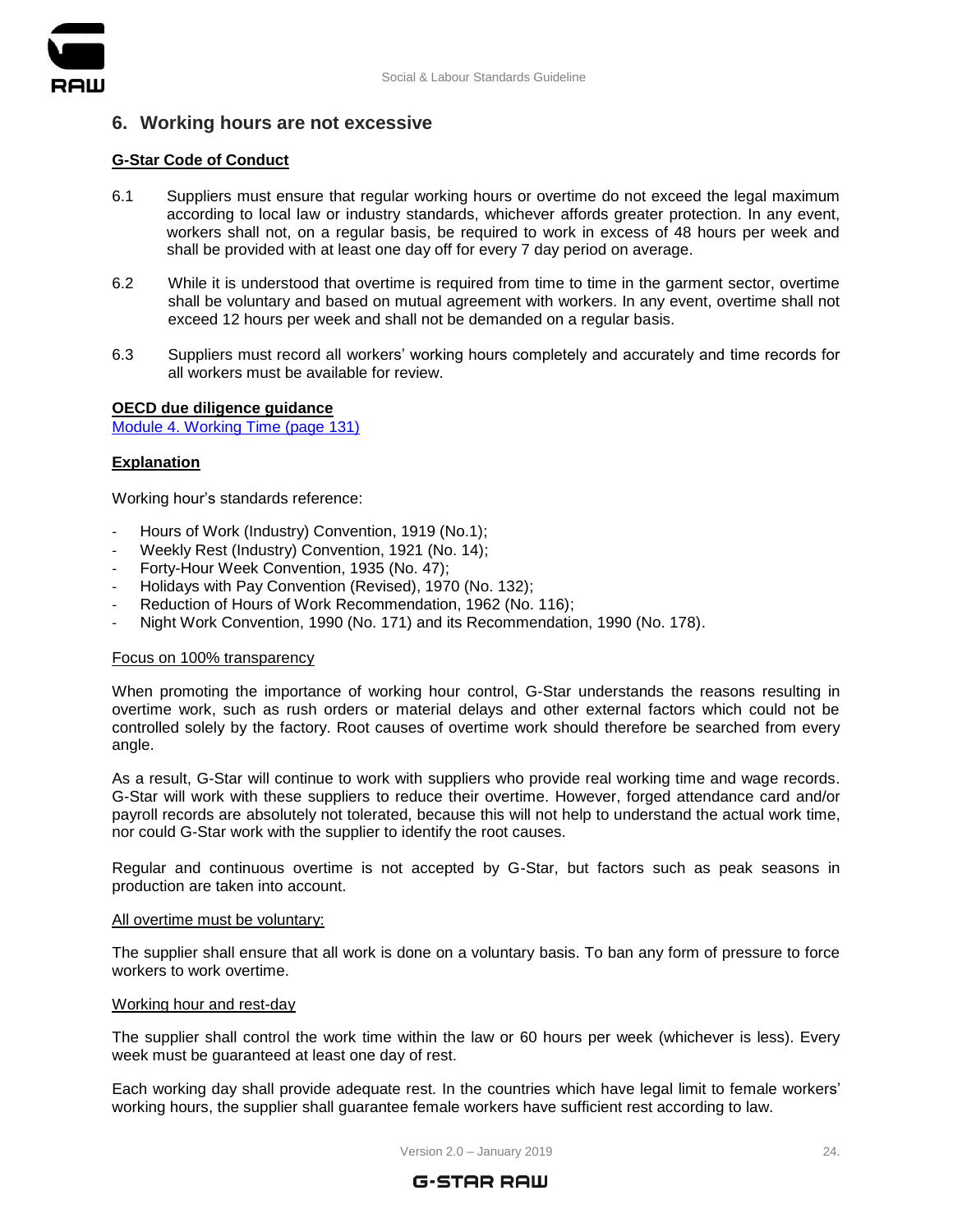

#### Time recording system

In order to ensure the transparency and consistency of the working hours, the supplier shall provide the workers with a functional, mechanical and electronic attendance system to record their working hours. The attendance system shall be used to record the working hours and hours of each working day. In addition, working hours and overtime hours shall be recorded on the same attendance system. It helps to ensure the accuracy of working hours and wages calculation.

G-Star does not accept manual attendance records, except for following case: manual attendance records can only be used for short-term records, for example during the period in which the new worker has to obtain the attendance card or ID card.

#### Documentation keeping

All records of working hours, payroll records, original piece rate records, resignation or termination letters and other financial documents shall be retained for at least twelve months. This will help to monitor and control working hours. G-Star does not accept forgery and tampering with any records.

#### **Remediation for excessive working hours**

The following points are recommendations to develop the supplier management practices and to reduce the amount of overtime working hours in the factory. Below activities should be carried out by an Industrial Engineering department, whom carries the responsibility to analyse and improve the working methods at the factory.

- Plan the manpower that is needed based on the required output in which the used machines and product category are taken into account;
- Classify the workers as skilled/ semi-skilled/ unskilled (grading of workers);
- Prepare the job specification based on a job description of each skill level and make sure the workers are hired accordingly;
- Track and measure the performance of the workers and set targets accordingly;
- Distribute the capacity of the factory based on the regular working hours. Therefore, do not include overtime hours when setting up the capacity plan;
- Calculate the monthly available working days and include days of leave of the workers:
	- *Monthly available working days:* (monthly work days X total workers) leave days;
- Prepare a monthly production plan based on available days of the workers and the regular working hours;
- When in peak season overtime cannot be avoided only use a 2 hours overtime slot. Prior approval for overtime from the workers is required;
- In case there is overtime work during the weekly holiday make sure to give a compensatory leave within 3 days/ or as per the legal requirement.

For more guidance on the root cause analysis for excessive working hours see [Appendix](#page-35-0) 1.

Version 2.0 – January 2019 2019 25.

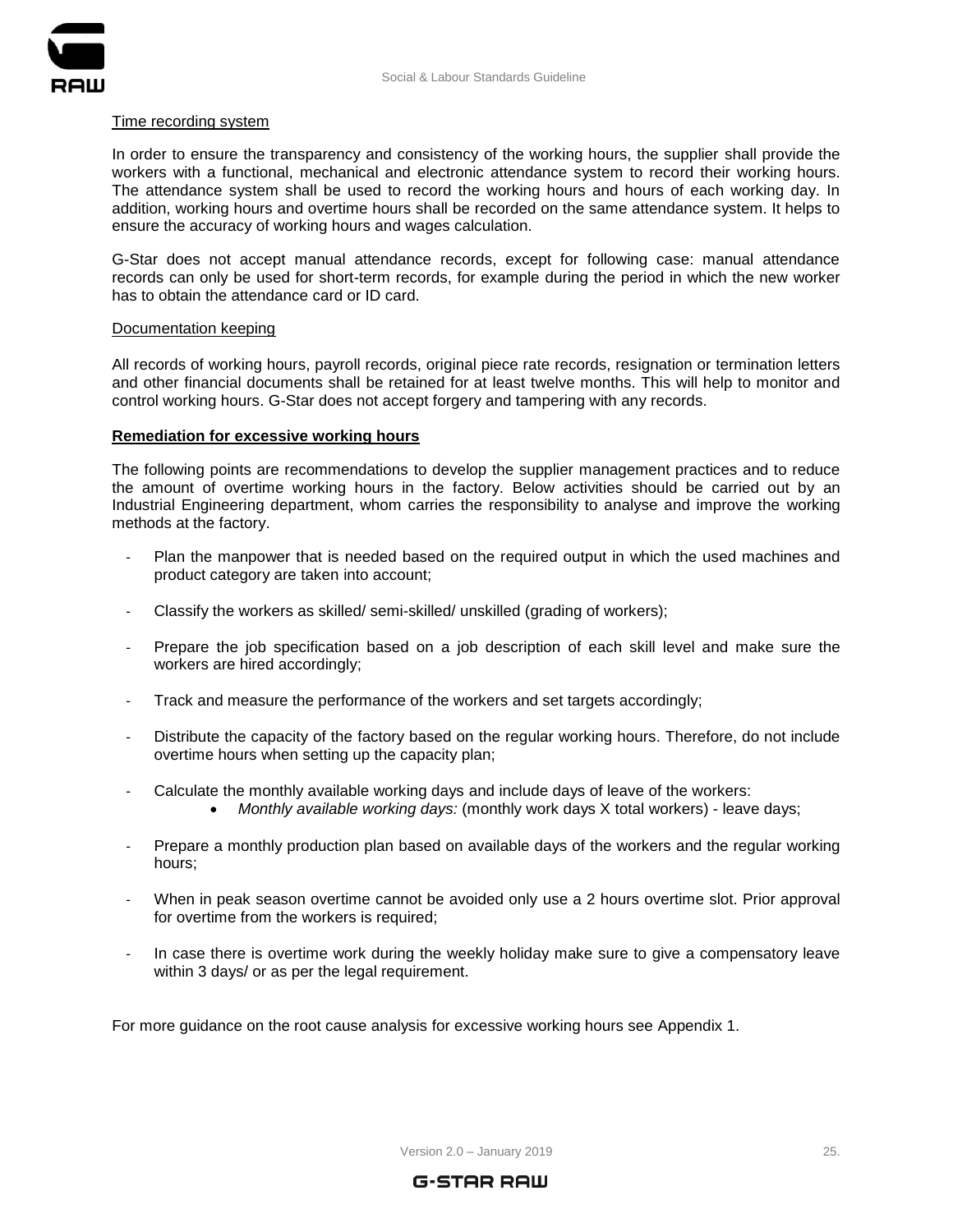

# <span id="page-25-0"></span>**7. No discrimination is practiced**

# **G-Star Code of Conduct**

- 7.1 Factories should only employ workers on the basis of their ability to do the job, not on the basis of their personal characteristics or beliefs.
- 7.2 No person must be subject to any discrimination in employment, including hiring, salary, benefits, access to training, advancement, discipline, termination or retirement, on the basis of gender, race, religion, age, disability, sexual orientation, nationality, political opinion, social or ethnic origin, maternity or marital status.
- 7.3 Women and men shall receive equal remuneration for work of equal value, equal evaluation of the quality of their work and equal opportunities to fill all positions open.
- 7.4 Factories shall provide appropriate services and accommodation to women workers in connection with pregnancy, child birth and nursing.

# **OECD due diligence guidance**

[Box 10. Discrimination and gender-based discrimination \(page 119\)](https://mneguidelines.oecd.org/OECD-Due-Diligence-Guidance-Garment-Footwear.pdf)

# **Explanation**

Reference of standards:

- Equal Remuneration Convention, 1951 (No. 100);
- Discrimination (Employment and Occupation) Convention, 1958 (No. 111);
- 1998 Declaration on Fundamental Rights and Principles at Work (ILO);
- Declaration on the Elimination of Violence against Women, adopted by the United Nations General Assembly (A/ RES/48/104), New York, 20 December 1993;
- Committee on the Elimination of Discrimination against Women, General Recommendation 19, Violence against women (Eleventh session, 1992), U.N. Doc. A/47/38 at 1 (1993), reprinted in Compilation of General Comments and General Recommendations Adopted by Human Rights Treaty Bodies, U.N. Doc. HRI/GEN/1/Rev.6 at 243 (2003);
- Convention on the Elimination of All Forms of Discrimination against Women, New York, 18 December 1979, United Nations.

Frequently, we see that jobs in the factories are allocated largely on the basis of gender. E.g. most workers working in the sewing section are women, while almost all those in the cutting, ironing and finishing sections are men. This can influence the working conditions of the workers. If there are fewer women in higher-paid positions (e.g. management positions or positions at the cutting or inspection departments) it could be an indicator that there is a form of discrimination against women.

Suppliers are requested to ensure that women are adequately represented in worker committees or decision making bodies for the monitoring and mitigation of risks of adverse impacts.

#### Maternity protection at work:

Principles and rights related to maternity protection at work have been embedded in three Conventions on maternity protection of the ILO. These rights are also firmly established in a host of international treaties relating to human rights, women's rights, rights to health, and the rights of the child. As per the ILO Conventions there are five core elements of maternity protection.

- 1. Maternity leave the woman's right to a period of rest from work in relation to pregnancy, childbirth and the postnatal period;
- 2. Cash and medical benefits the woman's right to cash benefits during her absence for maternity and health care related to pregnancy, childbirth and postnatal care;

Version 2.0 – January 2019 **2018** 2019 **2018** 

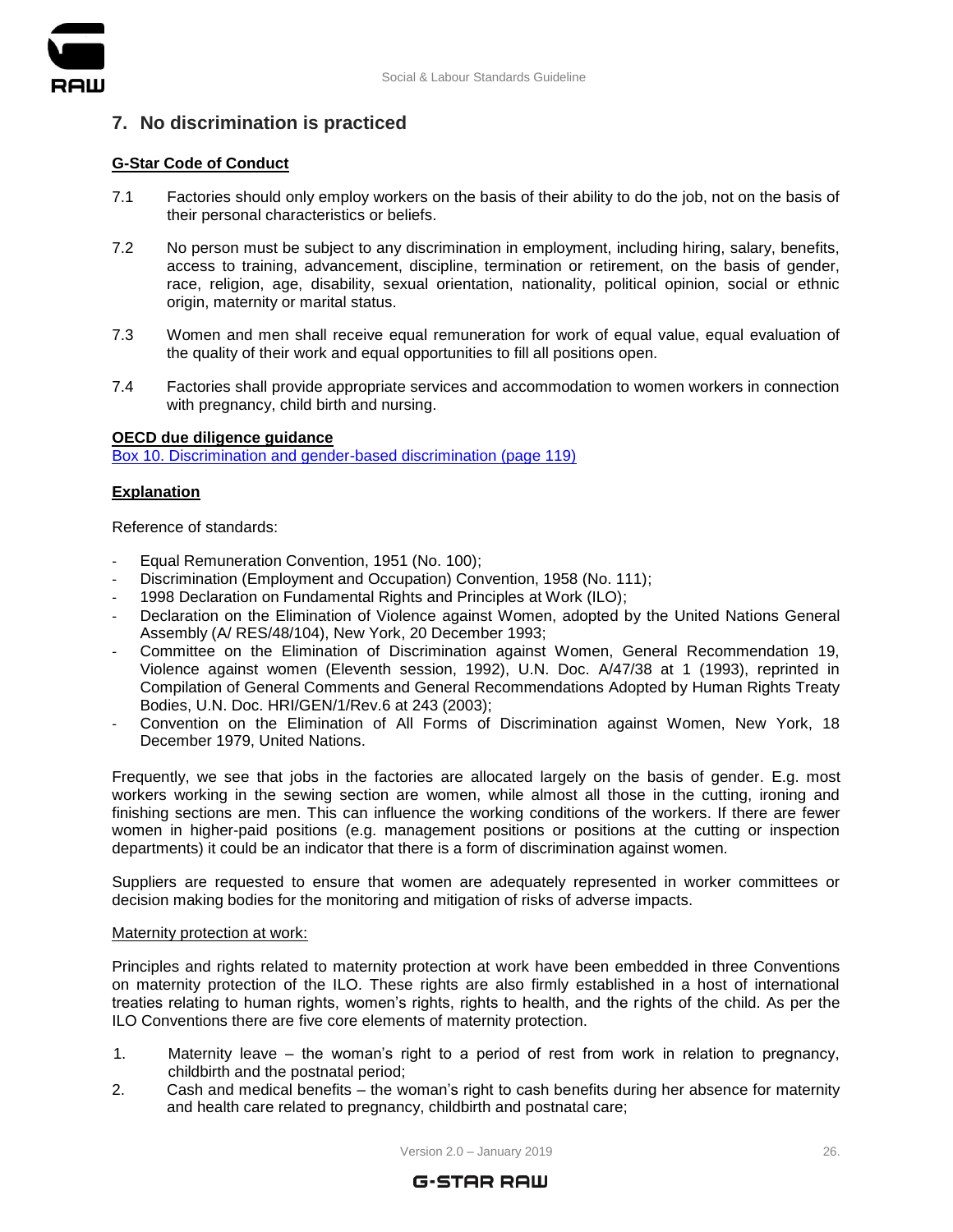

- 3. Health protection at the workplace for the woman and unborn child during pregnancy, as well as during breastfeeding;
- 4. Employment protection and non-discrimination guarantee of the woman's employment security and the right to return after her maternity leave to the same job or an equivalent one with the same pay after leave; moreover, a woman cannot be discriminated against while at work or while searching for work because of her reproductive role.
- 5. Breastfeeding arrangements to help workers to breastfeed or pumping breast milk at the workplace for a period after returning to work.

# Guidelines to create awareness among the workers regarding maternity protection

The following points are recommended actions for suppliers on maternity protection for their workers:

- Ensure workers are aware about the maternity benefits policy;
- Keep the records and documentation of all the workers who are pregnant;
- Remove the worker from hazardous jobs if the worker is pregnant;
- Ensure workers are aware of their entitlements regarding breaks for breastfeeding;
- Maintain a well-equipped day care room to encourage the workers to bring their children;
- Designate personnel to keep in touch with the workers during maternity leave (keep up to date contact numbers of the workers in the personnel file).

#### **Guidelines to avoid discrimination**

*Hiring practices:*

- Information in job advertisements should not include any specification that leads to discrimination (e.g. gender biased specification);
- Provide facilities to avoid indirect discrimination. E.g. toilets for disabled should be available in the factory.

#### *Identification:*

- Identify key performance indicators to measure progress with discrimination and equal opportunity issues;
	- o Examples of analysing discrimination indicators:
		- % of women in higher paid jobs;
		- No pregnancy examination for women during hiring;
		- Equal payment of migrant workers.
- Report on the progress of discrimination and equal opportunity issues, including measures taken to contribute to the elimination of such issues with key performance indicators through a report;
- Regularly analyse the operation of the policy (e.g., through examining personnel records) and appropriate follow-up action taken to eliminate unlawful direct and indirect discrimination, and to promote equality of opportunity.

#### *Ensure that:*

- Records are kept on the breakdown of the workforce in order to assess the effective operation of the policy, including workers' and applicants' gender, racial origins, and disability;
- The workers information is not be used for any other purpose and remain confidential (although workers will be able to check/correct the record of their own details, where necessary).

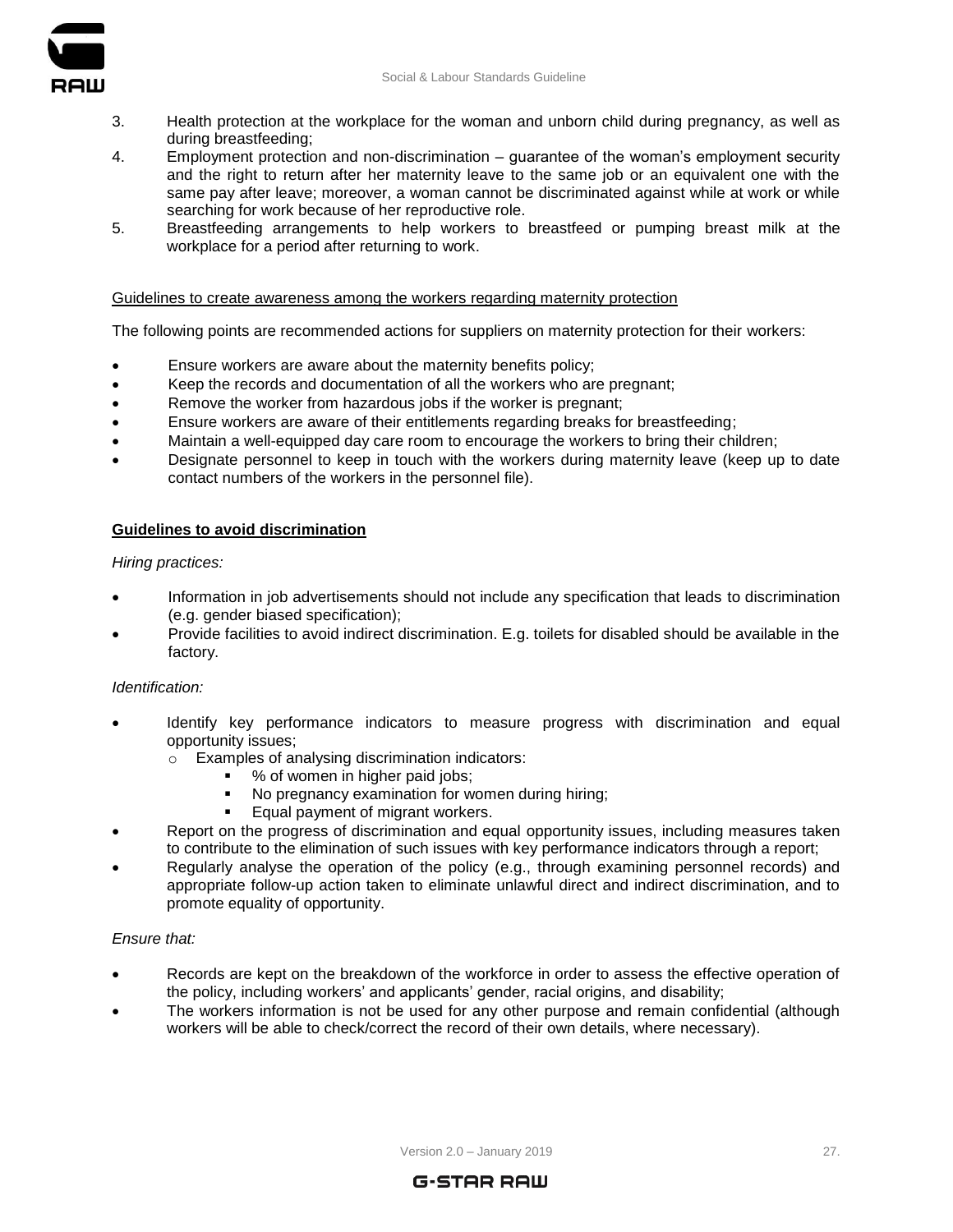

*Communication:*

- Effectively communicate the policy and the associated guidance and procedures to personnel and other interested parties;
- Provide all new workers with a copy of the policy, and provide formal training on the policy, either as part of the worker induction process or as part of an apprenticeship scheme;
- Provide workers with regular training and awareness-building which cover the issues in this policy in order to foster an awareness of shared responsibility and accountability.

#### **Grievance system and procedure**

It is important to have a functioning process in place for resolving worker complaints. The complaints can be made anonymous and shall be in multiple ways (e.g. suggestion box, open door policy). Supplier shall investigate the complaints and take corrective actions accordingly. This process should be documented and saved.

The supplier shall categorise the grievance reasons and communicate this with all the workers:

- Economic Wage fixation, wage computation, overtime, bonus;
- Working Environment Poor working conditions, defective equipment and machinery, tools, etc.;
- Supervision Disposition of the manager towards the worker perceived notions of favouritism, nepotism, bias, etc.;
- Work Group Strained relations or incompatibility with peers, feeling of neglect, obstruction, victimization, etc.;
- Work Organization- Rigid and unfair rules, not enough or too much work responsibility, lack of recognition, etc.;
- Personal factors Personal or family related problems.

#### *Grievance procedures*

The purpose of a grievance procedure is to allow workers to bring any dissatisfaction or feeling of injustice which may exist in respect of the workplace to the attention of the management. The supplier shall attempt to resolve the grievance in a manner, which is acceptable to the worker concerned and the organisation. A grievance pertains to any dissatisfaction with regard to matters that are directly related to the employment relationship, which exists between the supplier and the worker(s) concerned.

The supplier needs to communicate the below points with the workers:

- A worker who lodges a grievance, will not be prejudiced in his/her employment with the supplier;
- All grievances should be resolved at the earliest possible stage and as expeditiously as is practically possible at the point where the grievance originated.

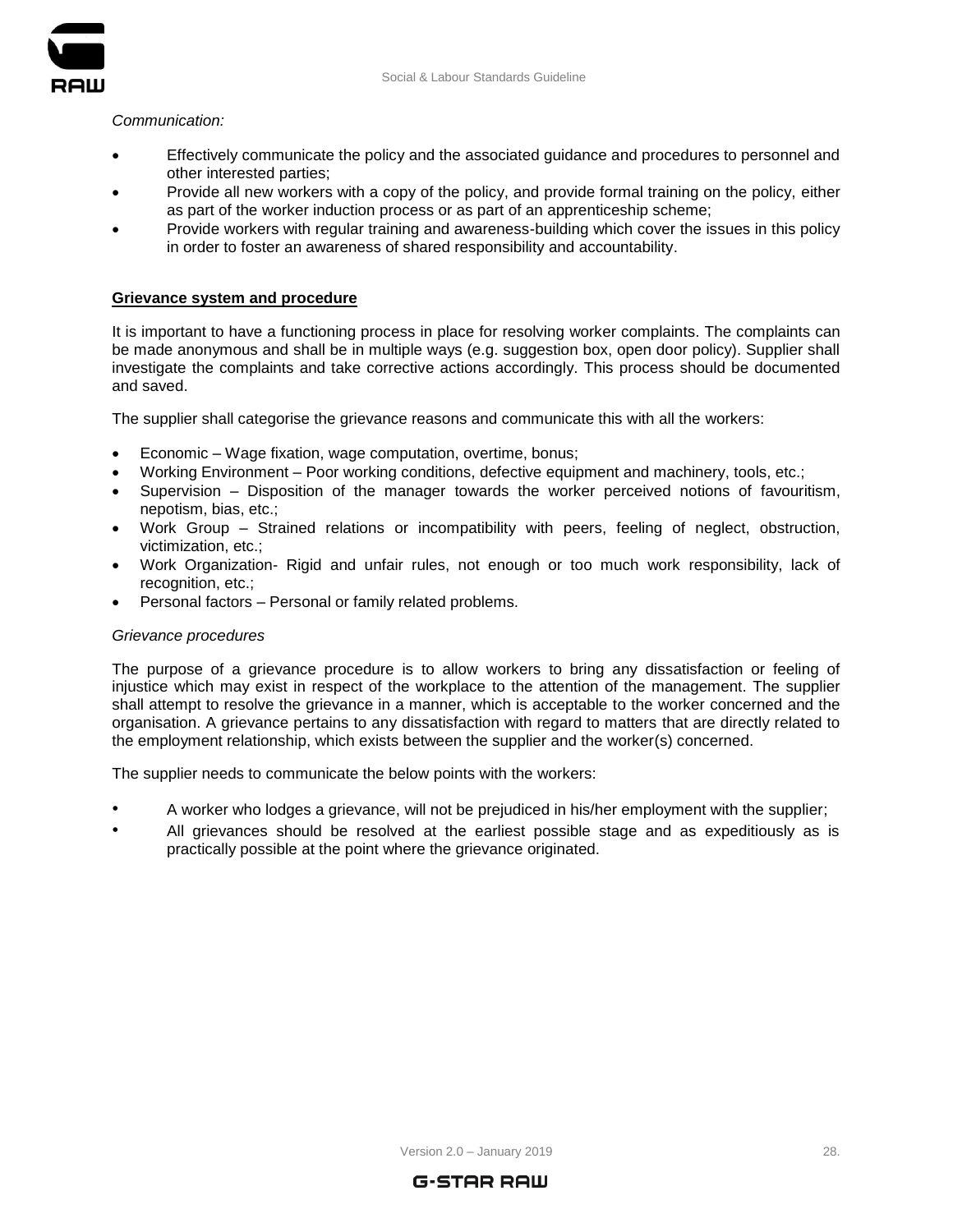



# <span id="page-28-0"></span>**8. Regular employment is provided**

# **G-Star Code of Conduct**

- 8.1 To every extent possible work performed must be on the basis of recognised employment relationship established through national law and practice.
- 8.2 Obligations to workers under labour or social security laws and regulations arising from the regular employment relationship shall not be avoided through the use of labour-only contracting, sub- contracting, or home-working arrangements, or through apprenticeship schemes where there is no real intent to impart skills or provide regular employment, nor shall any such obligations be avoided through the excessive use of fixed-term contracts of employment.

# **Explanation:**

Although there is no unique Convention solely addressing regular employment, below conventions are relevant with this code:

- C95: Protection of Wages Convention, 1949;
- C158: Termination of Employment Convention, 1982;
- C175: Part-time Work Convention, 1994;
- C177: Homework Convention, 1996;
- C181: Private Employment Agencies Convention, 1997.

# *HR & recruitment procedures:*

Supplier shall have a Human Resource (HR) department in place that is responsible for recruitment, safety, worker relations, compensation benefits, compliance, and training. An organizational structure shall be established with correct communication systems.

The supplier shall have a written HR policy. This policy shall include policies on manpower planning. If the company has a peak and off-peak season, it shall be clearly mentioned how the workers are allocated during peak and off-peak seasons.

The supplier shall follow a recruitment procedure applicable to all employees granting them equal opportunities to fill up the open positions. The recruitment procedure shall include the publication of the job description, and required qualifications, carrying out necessary number of interviews and reviewing employee's appropriate documentation.

Furthermore, the supplier will make sure that there is no discrimination (e.g. gender, age, religion pregnancy etc.) during the recruitment process.

Where necessary, effective measures shall be taken to ensure that workers are informed, in an appropriate and easily understandable manner on their employment conditions:

- Before they enter employment;
- When changes take place in the conditions under which they are employed.

# *Supplier shall ensure that:*

- All the workers have a written contract;
- The contract is in a language which each worker can read and understand;
- Workers are paid regularly, on a daily, weekly or at least on a monthly basis;
- Workers should get a written consent for any deductions from wages other than legally permitted deduction. This could include pension contributions, rent, transport etc.;
- The deductions are clearly explained to the workers before they are asked to sign the consent.

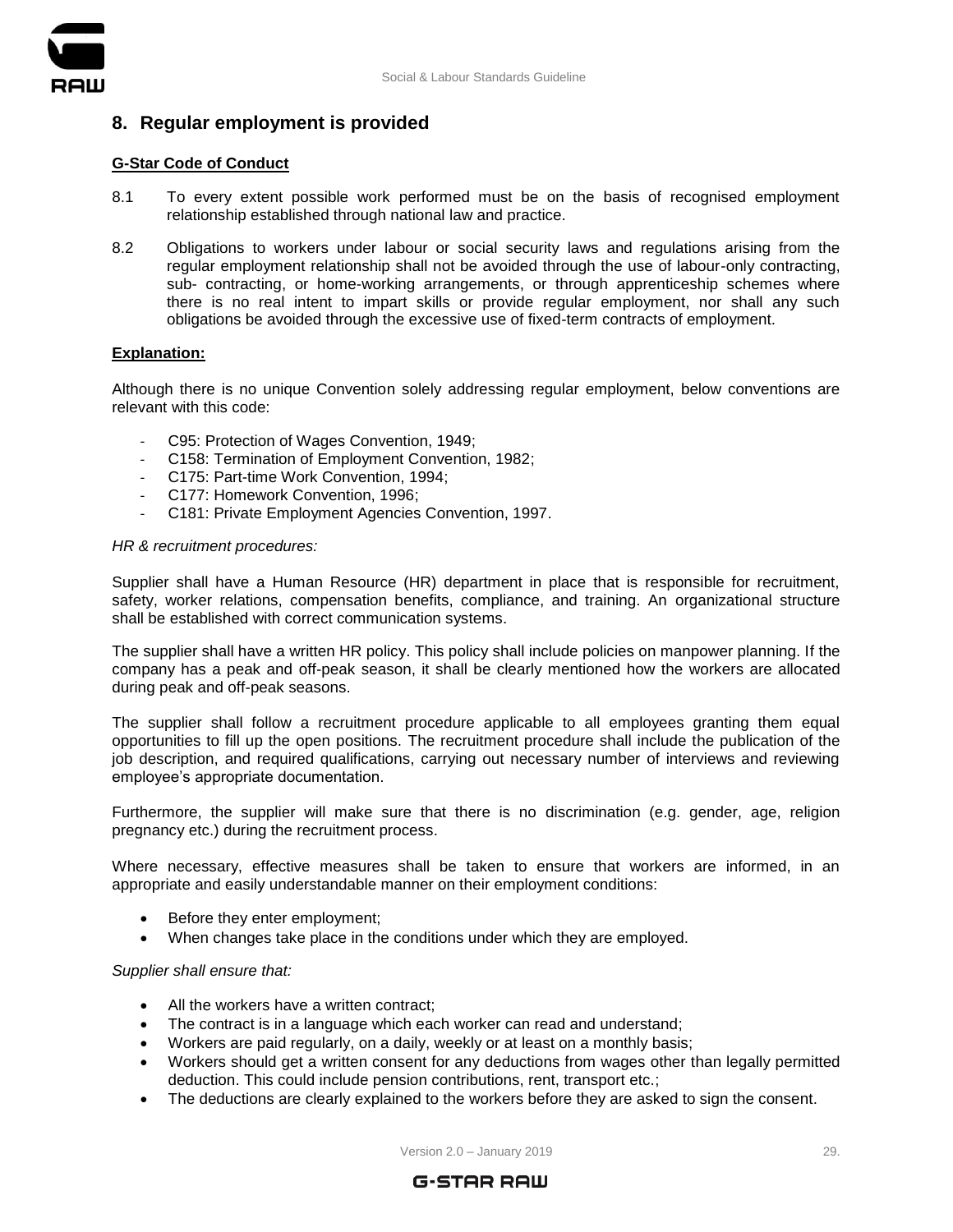

# <span id="page-29-0"></span>**9. No harassment or abused is allowed**

# **G-Star Code of Conduct**

- 9.1 Workers must be treated with respect and dignity.
- 9.2 Factories must not engage in or permit physical acts to punish or coerce workers, nor should they engage in or permit psychological coercion or any other form of non-physical abuse, including threats of violence, sexual harassment, screaming or other verbal abuse.

# **OECD due diligence guidance**

[Module 2. Sexual harassment and sexual and gender-based violence \(SBGV\) in the workplace \(page](https://mneguidelines.oecd.org/OECD-Due-Diligence-Guidance-Garment-Footwear.pdf)  [112\)](https://mneguidelines.oecd.org/OECD-Due-Diligence-Guidance-Garment-Footwear.pdf)

# **Explanation**

- Reference of standards: ILO Convention 100, 1951 on Equal Remuneration for Men and Women Workers for Work of Equal value:
- ILO Convention 111, 1958 on Discrimination in Respect of Employment and Occupation, C29 - Forced Labour Convention, 1930;
- C105 Abolition of Forced Labour Convention, 1957.
- Prohibit any form of harassment, inside or outside the workplace (if relevant to work), by supervisors, workers or suppliers, and all offensive conduct (physical or verbal) that threatens human dignity and workers' morale, and which interferes with a positive and productive work environment;
- Prohibit behaviour, language or gestures that are sexually coercive, threatening, abusive or exploitative; for example;
	- o actual or attempted physical assaults of a sexual nature;
	- o unwelcome intentional physical contact;
	- o slurs, jokes, or degrading comments, using sexually degrading words to describe an individual, or suggestive or offensive remarks;
	- o unwelcome sexual attention, advances, or flirtations;
	- $\circ$  the display of sexually suggestive pictures or objects, or emailing of such pictures;
	- $\circ$  overt or subtle pressure for sexual favours (e.g., implying or threatening that cooperation by a worker will have an effect on his or her employment, job assignment, pay, promotion, condition of employment, or future job opportunities).

# **Guidelines to avoid harassment or abuse**

- 1. Develop, endorse and communicate to all workers a harassment and sexual harassment policy within the working environment. This shall be spread to all workers during recruitment and introduction training.
- 2. Take effective and appropriate remedial action if (sexual) harassment occurs.

Suppliers are required to establish a functional mechanism within the company (in-house mechanism) to prevent and respond to cases of (sexual) harassment:

- A policy statement prohibiting (sexual) harassment;
- A clear definition of what constitutes (sexual) harassment;
- A complaints/grievance procedure;
- A system that makes sure that the complaints/grievance procedure is functioning;
- Disciplinary rules and penalties against the harasser and against those who make false accusations;
- Protective and remedial measures for the victim;

 $Version  $2.0 -$  January  $2019$  30.$ 

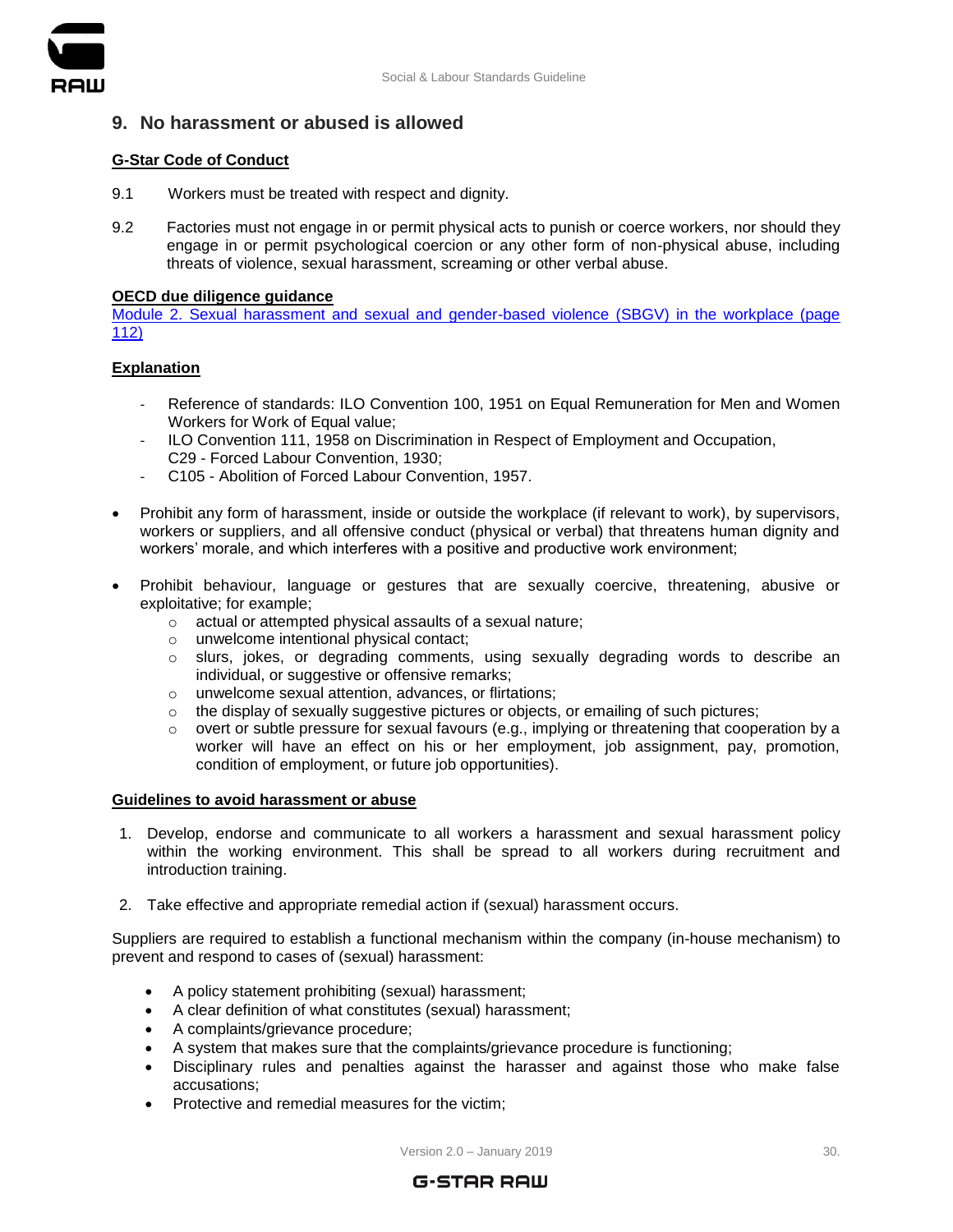

 Promotional and education programs to explain the company policy regarding (sexual) harassment and to raise awareness of (sexual) harassment and adverse consequences for breach of the policy shall be provided to all workers, supervisors and managers of the company.

For (sexual) harassment the policy statement shall contain at least the following:

- The assertion that all workers, job applicants, and any third party associated with the supplier reserves the right to be treated with dignity and without distinction;
- A full explanation of forms of conduct that constitute (sexual) harassment;
- A declaration that (sexual) harassment is not permitted or condoned on the principle of zero tolerance;
- An assurance that all persons who have been subjected to (sexual) harassment at the workplace have a right to raise their grievance and appropriate action shall be taken in accordance to the policy and procedures of the supplier;
- An explanation of the procedure which should be followed by workers who are victims of (sexual) harassment, management and workers who are tasked to managed complaints;
- An affirmation stating that (sexual) harassment constitutes a breach of the suppliers' policy and will incur disciplinary actions in accordance to the agreement of the supplier;
- A directive stating that supervisors and managers have a positive duty to implement the policy and to demonstrate leadership by example.

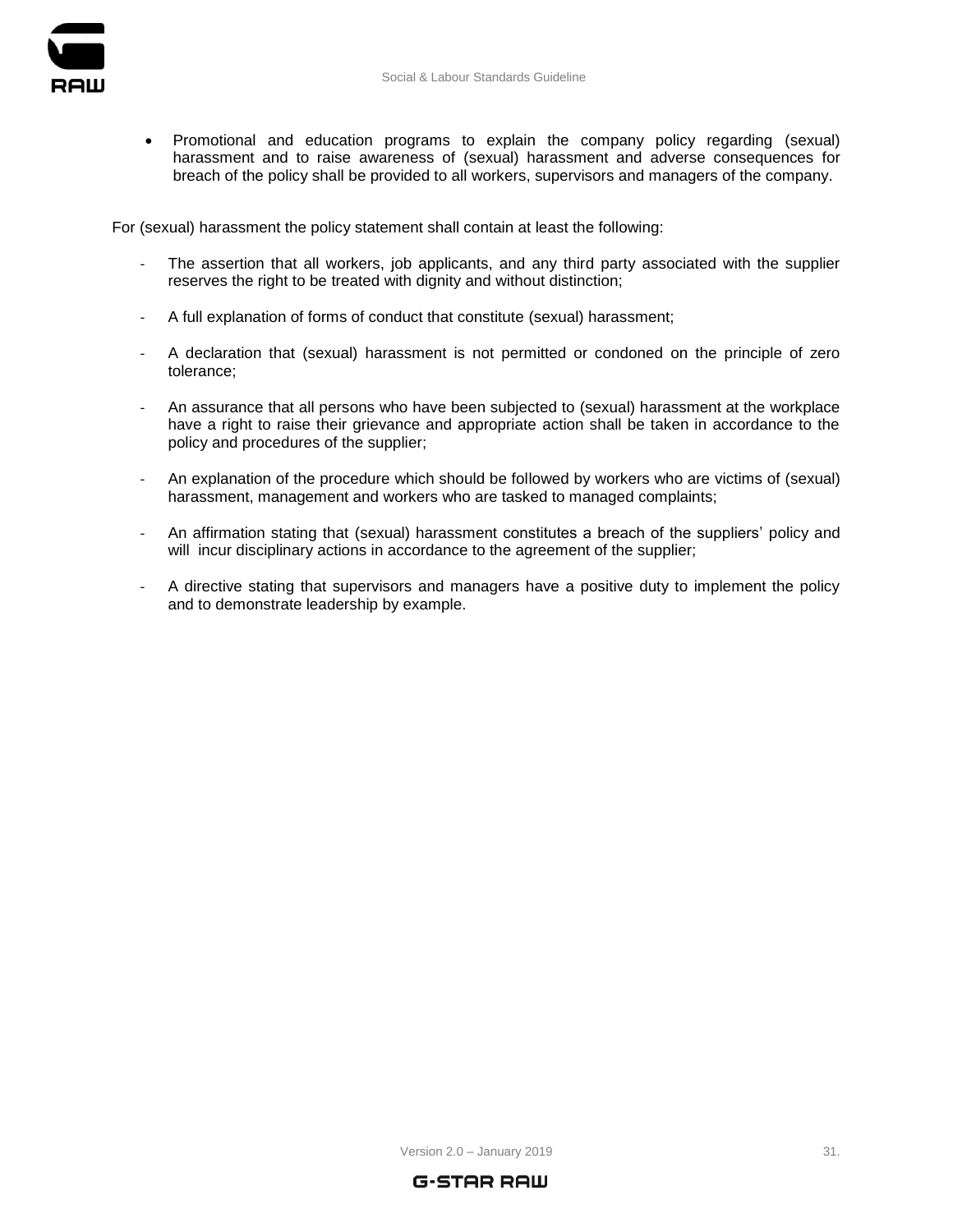

# <span id="page-31-0"></span>**10.Environment**

# **G-Star Code of Conduct**

10.1 Suppliers, their subcontractors and business partners must comply with environmental rules, regulations and standards applicable to the workplace, the products produced, and the methods of manufacture and must observe environmental conscious practices in the locations where they operate and in the materials they use.

Suppliers, their subcontractors and business partners are also expected to treat the land they use for whatever purpose in a respectful way that does no long term damage to it and to be respectful of the diversity of the plant and animal life with which they share it.

- 10.2 The environmental standards are outlined on the following pages of this document.
- 10.3 Our environmental and social criteria are equally important and therefore the environmental criteria will be assessed in the same way as the social standards; see 11.3 Code and System Implementation.

Please refer to the **G-Star Raw C.V. Environmental Guideline 3.0**. This manual provides guidance in managing the environmental standards a set forth in our Code of Conduct.



Environmental Guidelines\_G-Star

Version  $2.0 -$  January 2019  $32.$ 

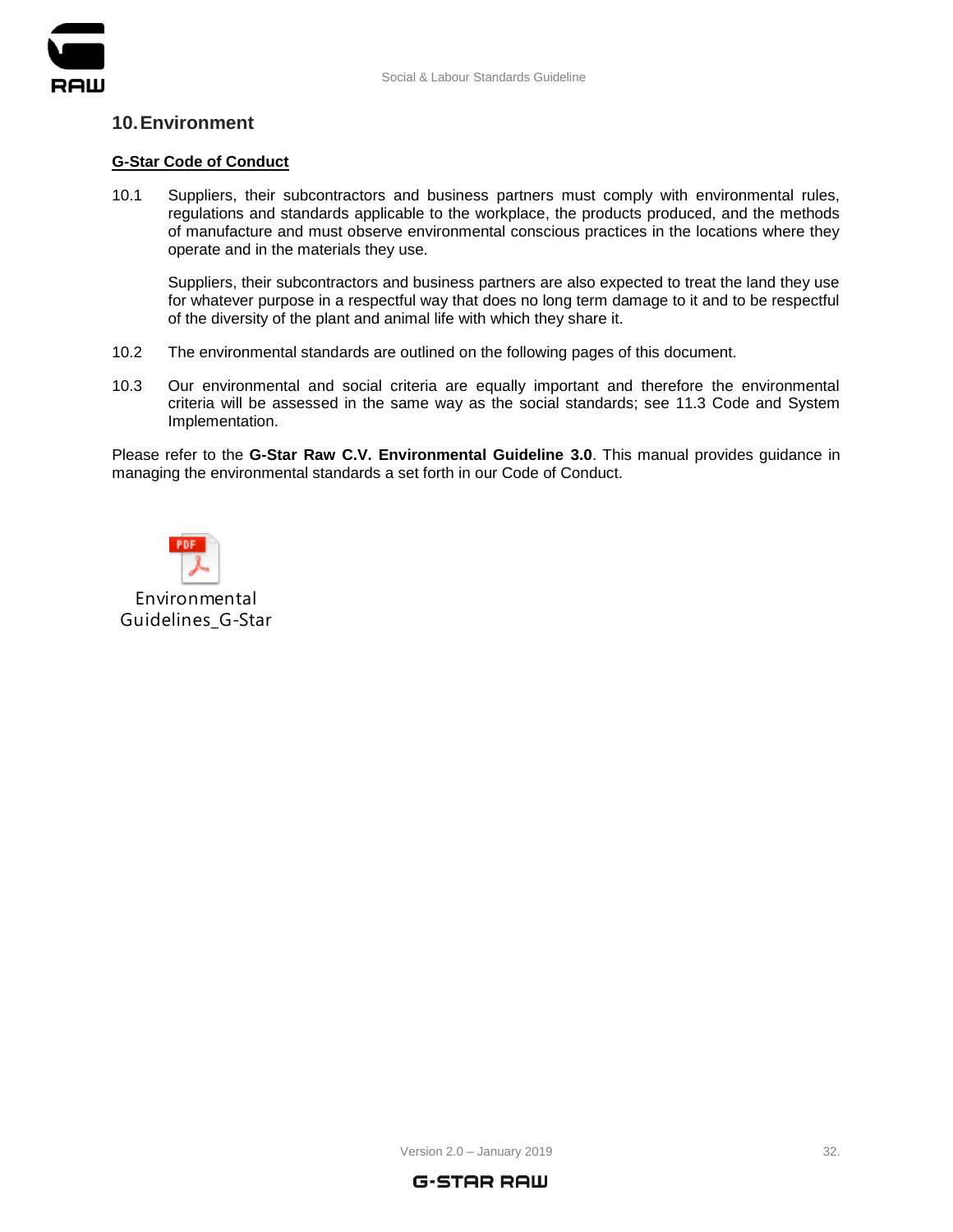

# <span id="page-32-0"></span>**11.Code and System implementation**

# **G-Star Code of Conduct**

11.1 Suppliers are expected to implement and maintain the necessary systems in order to ensure compliance to this code. Suppliers should appoint one contact person of the management per factory who shall be responsible for implementing this Code of Conduct and communicating the code and its implications to all the factory workers. Suppliers should, where reasonably practicable, extend the code principles through their own supply chain. This implementation system is a necessary and integral part of this G-Star Supplier Code of Conduct.

The implementation system at supplier and all sub-contractors should include the commitment to this G-Star Supplier Code of Conduct, a management system, an internal monitoring system, worker training and education and a worker-complaints mechanism.

- 11.2 Suppliers must maintain on file all documentation needed to demonstrate compliance with this Code of Conduct and required social and environmental laws. Suppliers shall agree to make these documents available for G-Star or designated auditors and submit to audits with or without prior notice.
- 11.3 Suppliers must not assign any work to other parties than the by G-Star contracted party without prior written approval of G-Star and only after the subcontractor has formally agreed with this Code.
- 11.4 As a condition of doing business with G-Star, each and every factory involved in manufacturing of G-Star products must comply with the G-Star Supplier Code of Conduct. In order to verify this, suppliers must permit audits at any time of all the factories involved in the manufacturing of G-Star products by G-Star workers and / or accredited auditors. As part of the monitoring process, accredited auditors must be allowed to conduct interviews with workers on a confidential basis and inspect premises.
- 11.5 Should we find that a supplier does not comply with our Code of Conduct, we will ask him to take corrective actions in an agreed time frame and if not taken, we will seriously reconsider the business relationship with the supplier, including the termination thereof.
- 11.6 A copy of this G-Star Supplier Code of Conduct, translated into all the native languages of the workers, must be notified and displayed in a prominent place accessible to all workers, within each facility where G-Star products are being manufactured.



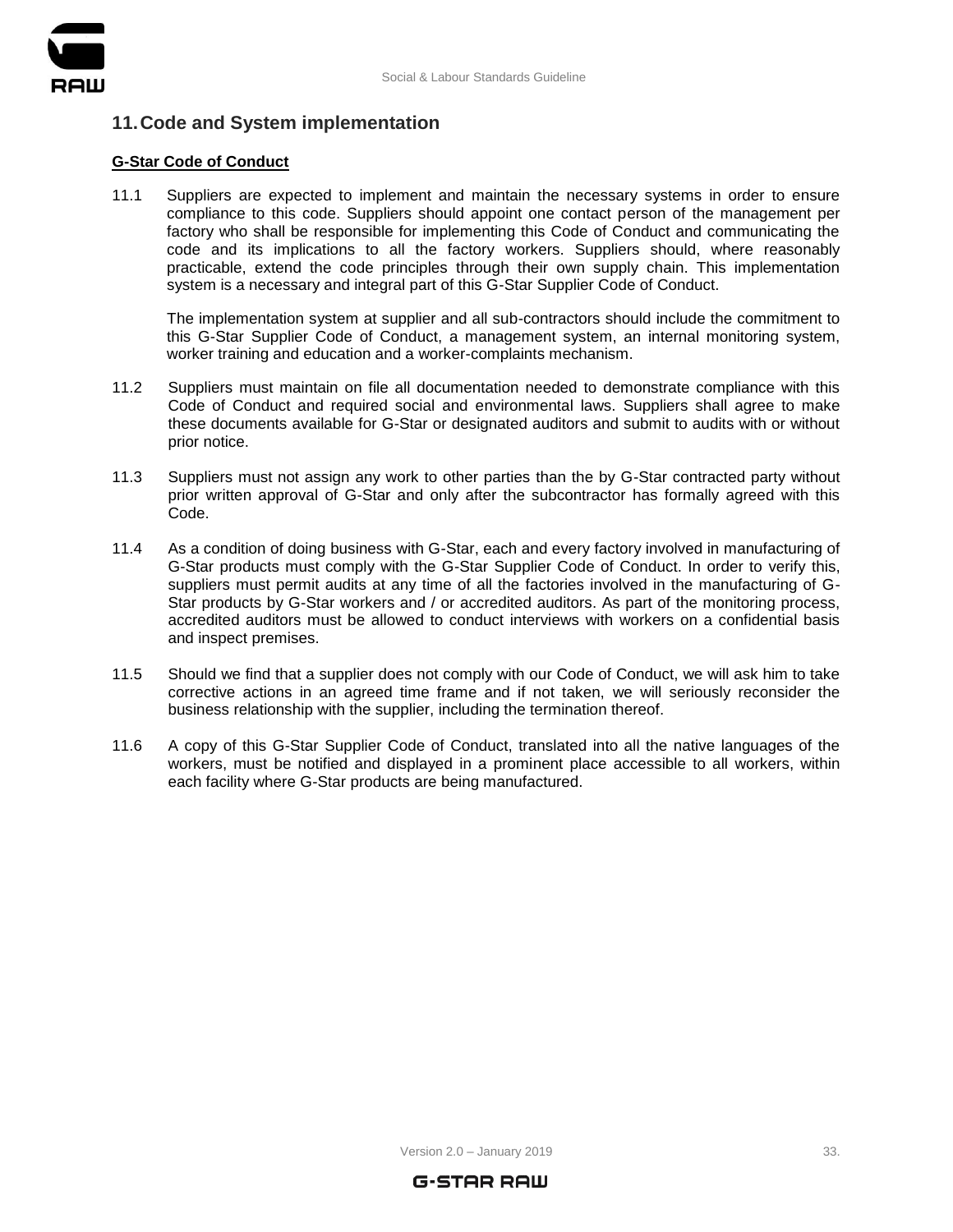

# **Additional explanation and recommendations for a successful code implementation**

#### Organizational Structure

To reach full compliancy to the G-Star Code of Conduct it could require changes in the supplier's business processes and systems. To ensure that these changes can happen in a smooth and timely manner, the job position that is responsible for implementing the Code of Conduct (e.g. compliance manager), shall have a management (or higher) position. Furthermore, this position should have a direct communication link with a person of the top management.

When there are separate job positions in place for both Human Resource and Compliance, these positions should closely communicate and collaborate with each other.

#### Remediation for improving Human Resource (HR) practise

HR and compliance practices are jointly linked. The below points are therefore recommended actions to develop and improve the HR systems and practices:

- $\circ$  Build the capacity of mid-level management by providing training on legal rights, HR policies and leadership.
- o Analyse the absenteeism and turnover rate of workers and make an action plan to mitigate the same;
- o Explain the employment contract with the workers upon employment in their native language;
- o Train the workers on an annual basis about the company policy;
- o Develop a policy to provide the legal benefits to the workers;
- o Develop a relationship between the management and workers;
- o Provide the worker handbook in native language of workers;
- $\circ$  Display the companies policies in a visible place and in the native language of the workers;
- o Develop a policy to retrain and motivate the workers.
- $\circ$  Adopt social dialogue to promote a healthy and safe working environment (exchange and share the information with the workers and negotiate if issues arise through social dialogue).

#### High labour turnover analysis

Analysis of workers' mobility is a vital part of the HR management process. The following indicators are important to track:

- Recording of costs (cost impact on having to replace and train a new worker);
- Types of workers (job position, age etc.) who are terminating their contracts;
- Reasons why these workers decided to leave the company.

#### Termination practice:

After receiving the wages of the previous month the worker might leave the factory without informing the Human Resource (HR) department. Most of the workers do inform the mid-level management about ending their job, but not in writing. It is therefore important to track the reasons of job termination in order to analyse the root causes of a high labour turnover.

## Possible root causes of high labour turnover:

- $\circ$  Not providing the service benefits to workers (no provident fund, welfare fund, participation fund);
- o Not providing the workers the compensation of un-availed leave;
- o Complicated and/or unclear leave procedures, therefore workers do not ask approval for authorized leave;
- $\circ$  No policy to approve the unpaid leave and annual leave in case of emergency. Without approving the long leave in case of emergency, workers have to be re-hired by the company;

Version 2.0 - January 2019 **34.** 

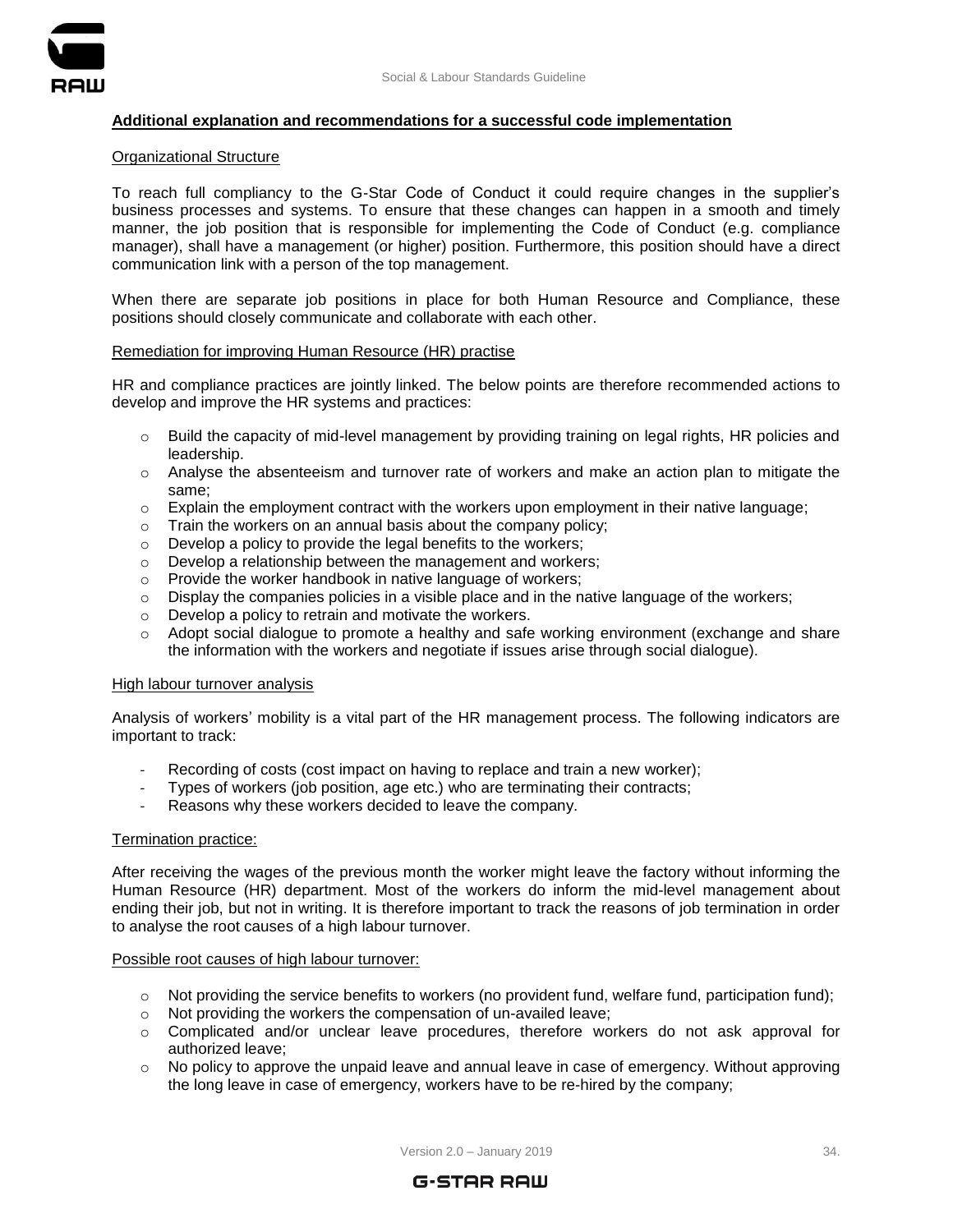

- o No approval for sick leave without the company's authorized doctor's suggestion. It could be difficult for workers to get the permission from the production team to meet the doctor during working hours;
- o Workers are experiencing high work pressure (e.g. unreasonable production target);
- o The workers are verbally instructed to leave the job without resignation by the mid-level management for unauthorized absent, poor performance etc.
- o No training for the mid-level management and workers about the company policy and legal requirement on termination procedures;

# **Subcontracting**

Although there is no direct contractual relationship with G-Star, we do require the subcontracting facility to be compliant with the G-Star Supplier Code of Conduct.

Please refer **to G-Star's Subcontracting policy v1.2.**



Subcontracting Policy



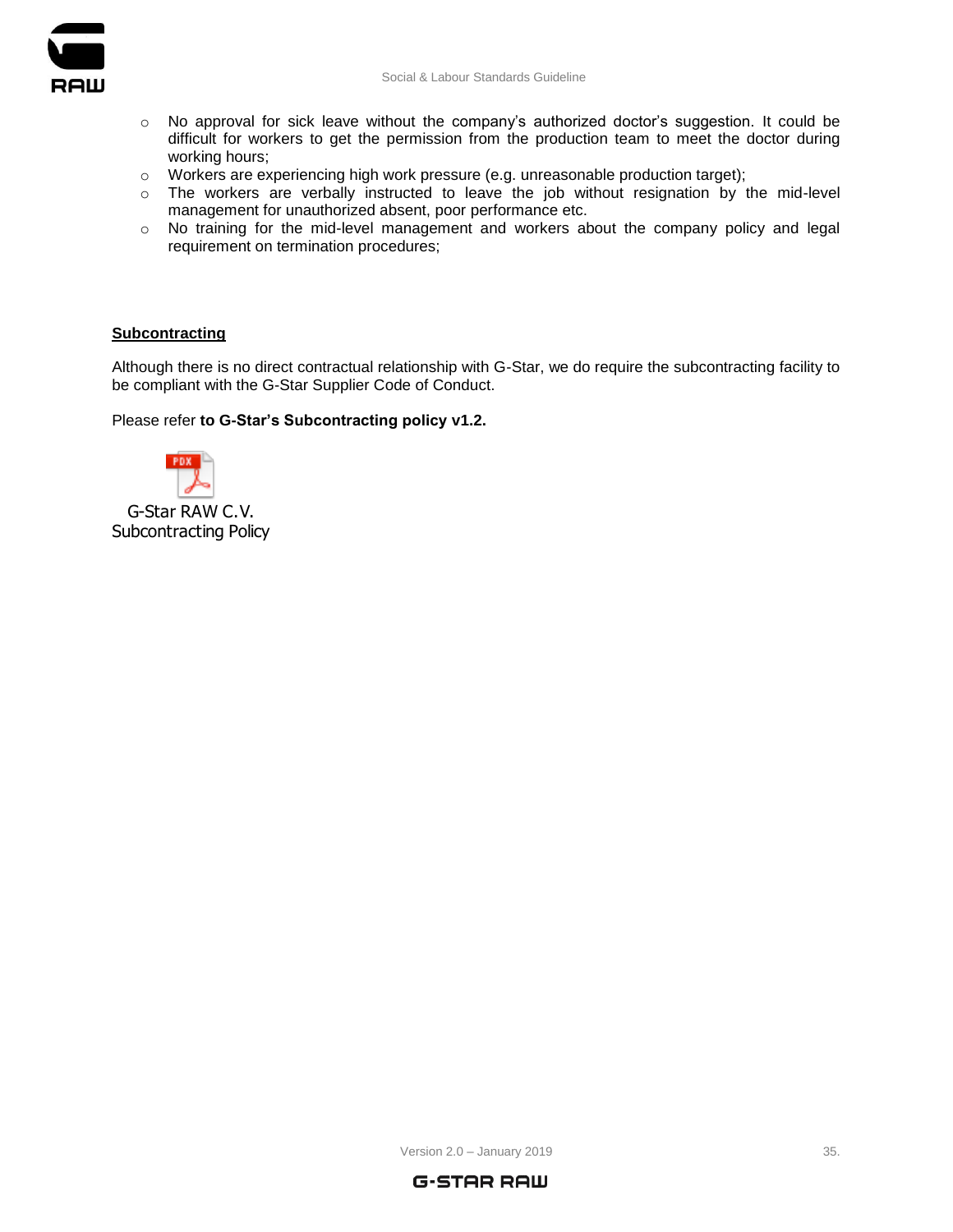

# <span id="page-35-0"></span>**Appendix 1**

# **G-Star RAW**

# **MEMO root cause analysis of excessive working hours (6 months record)**

- Documents review: daily production report, time card, production planning
- Worker interview: min. 20 workers<br>- Management interview: Production
- Management interview: Production General Manager/ Head of Work Study department

| <b>Type of Violation:</b>                   | Y | N                                                                                            | Root cause of<br><b>Violation:</b>                                                                                 | <b>Explanation</b><br>of the<br>management | <b>Departments</b><br><b>Affected</b> | No of<br>workers<br>affected |  |  |
|---------------------------------------------|---|----------------------------------------------------------------------------------------------|--------------------------------------------------------------------------------------------------------------------|--------------------------------------------|---------------------------------------|------------------------------|--|--|
| <b>Weekly Hours:</b>                        |   |                                                                                              | Poor production/<br>capacity planning                                                                              |                                            |                                       |                              |  |  |
| >60 hrs./week                               |   |                                                                                              | Unexpected workforce<br>shortage (high migration)                                                                  |                                            |                                       |                              |  |  |
| >72 hrs./week                               |   |                                                                                              | Receive last minute<br>orders from buyer<br>(mention the name of the<br>brand)                                     |                                            |                                       |                              |  |  |
|                                             |   |                                                                                              | Receive order more than<br>capacity                                                                                |                                            |                                       |                              |  |  |
|                                             |   |                                                                                              | Unexpected<br>absenteeism rate                                                                                     |                                            |                                       |                              |  |  |
| Daily Hours:                                |   |                                                                                              | Other causes:                                                                                                      |                                            |                                       |                              |  |  |
| >10 hrs./day                                |   | Assessor's comments: (analyse the below issues)                                              |                                                                                                                    |                                            |                                       |                              |  |  |
| >12 hrs./day                                |   |                                                                                              | Insufficient skilled workers as per requirement (as per work study or<br>production head).                         |                                            |                                       |                              |  |  |
| >16 hrs./day                                |   | Demotivated workers - High absenteeism rate/ no enjoyment of leave/<br>high labour turnover. |                                                                                                                    |                                            |                                       |                              |  |  |
| Consecutively-7<br>days                     |   |                                                                                              | Material suppliers (e.g. accessories, fabric) did not deliver the materials<br>on time/ no procurement policy etc. |                                            |                                       |                              |  |  |
| Note: double book keeping is Zero Tolerance |   |                                                                                              |                                                                                                                    |                                            |                                       |                              |  |  |